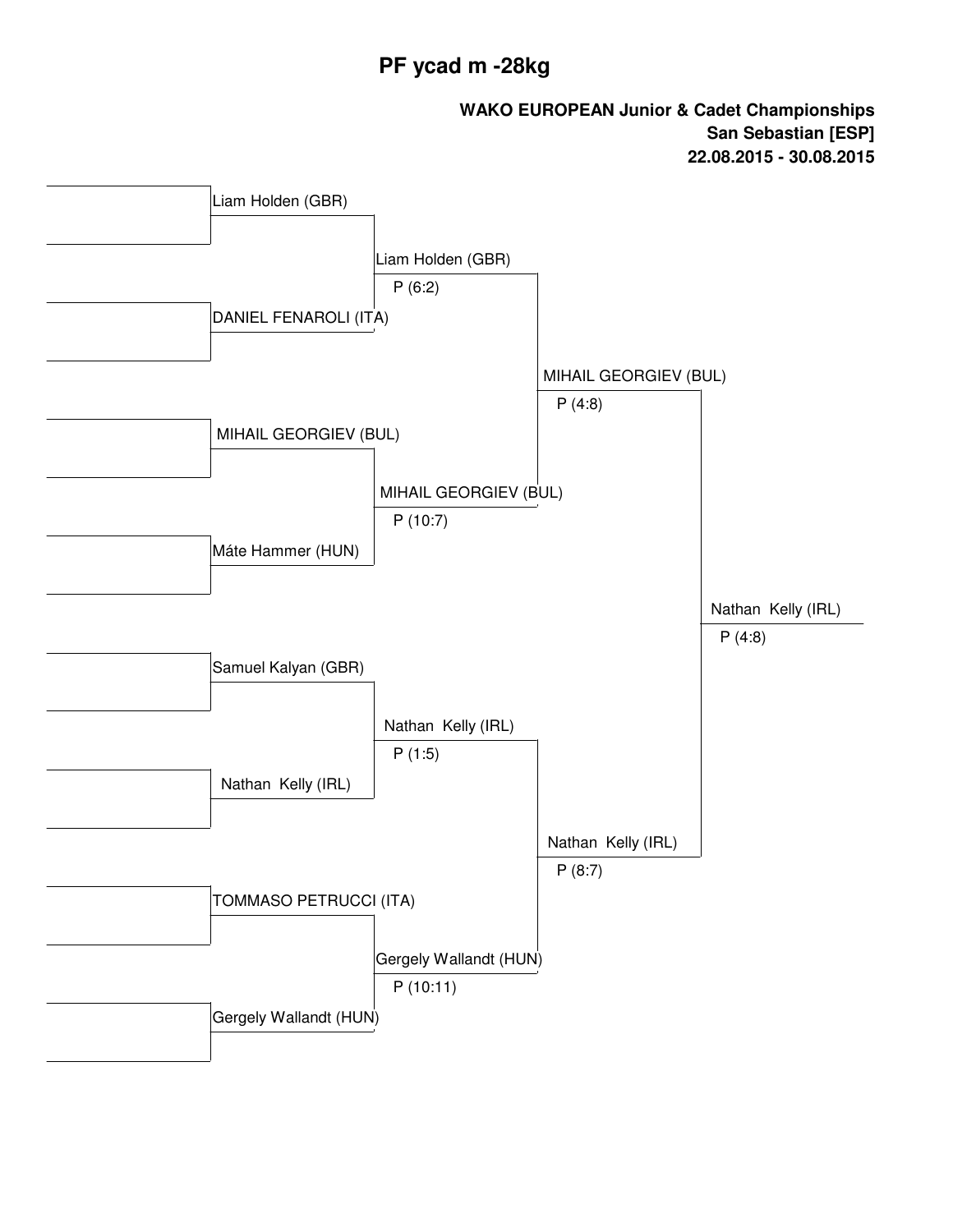# **PF ycad m -32kg**

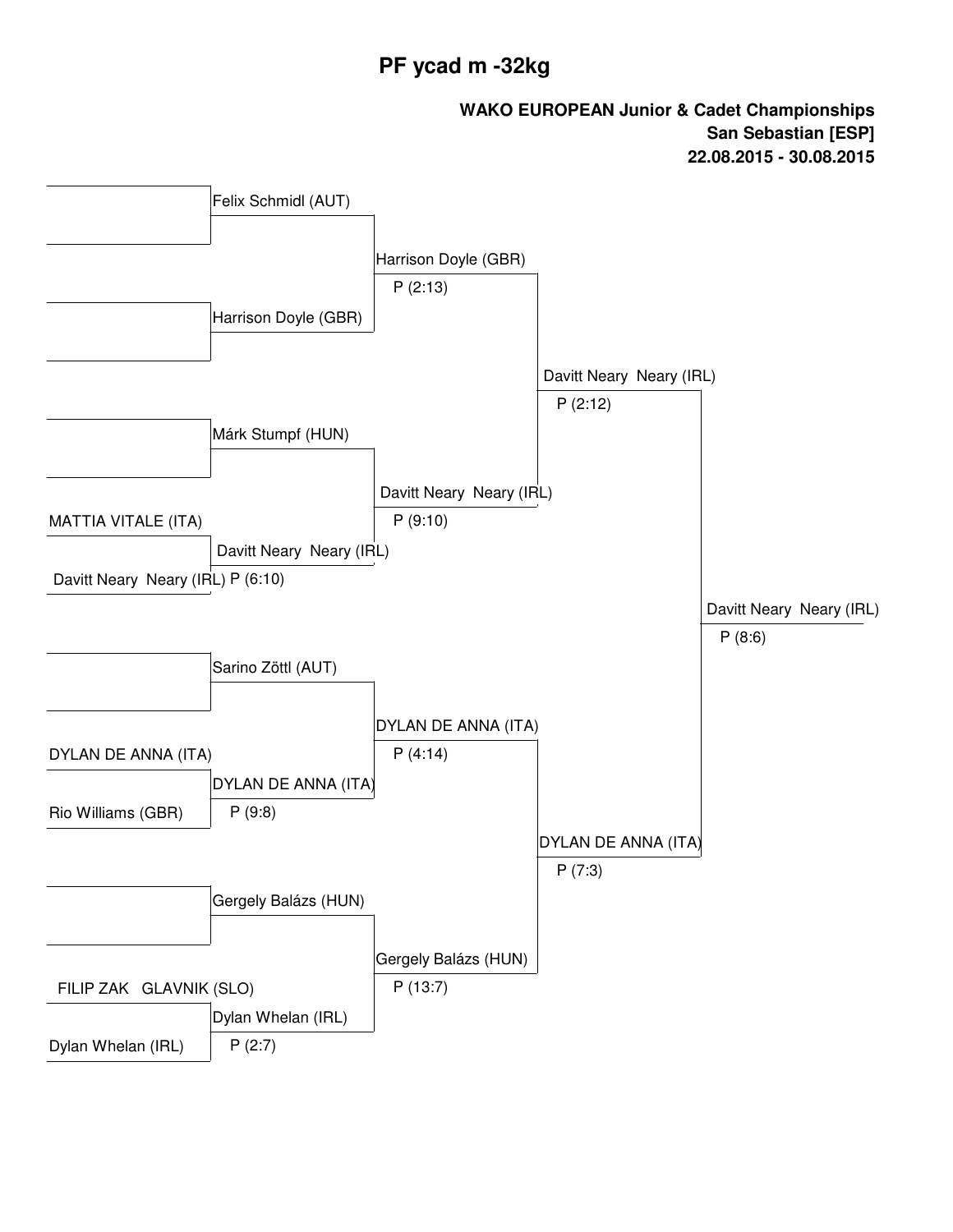#### **PF ycad m -37kg**

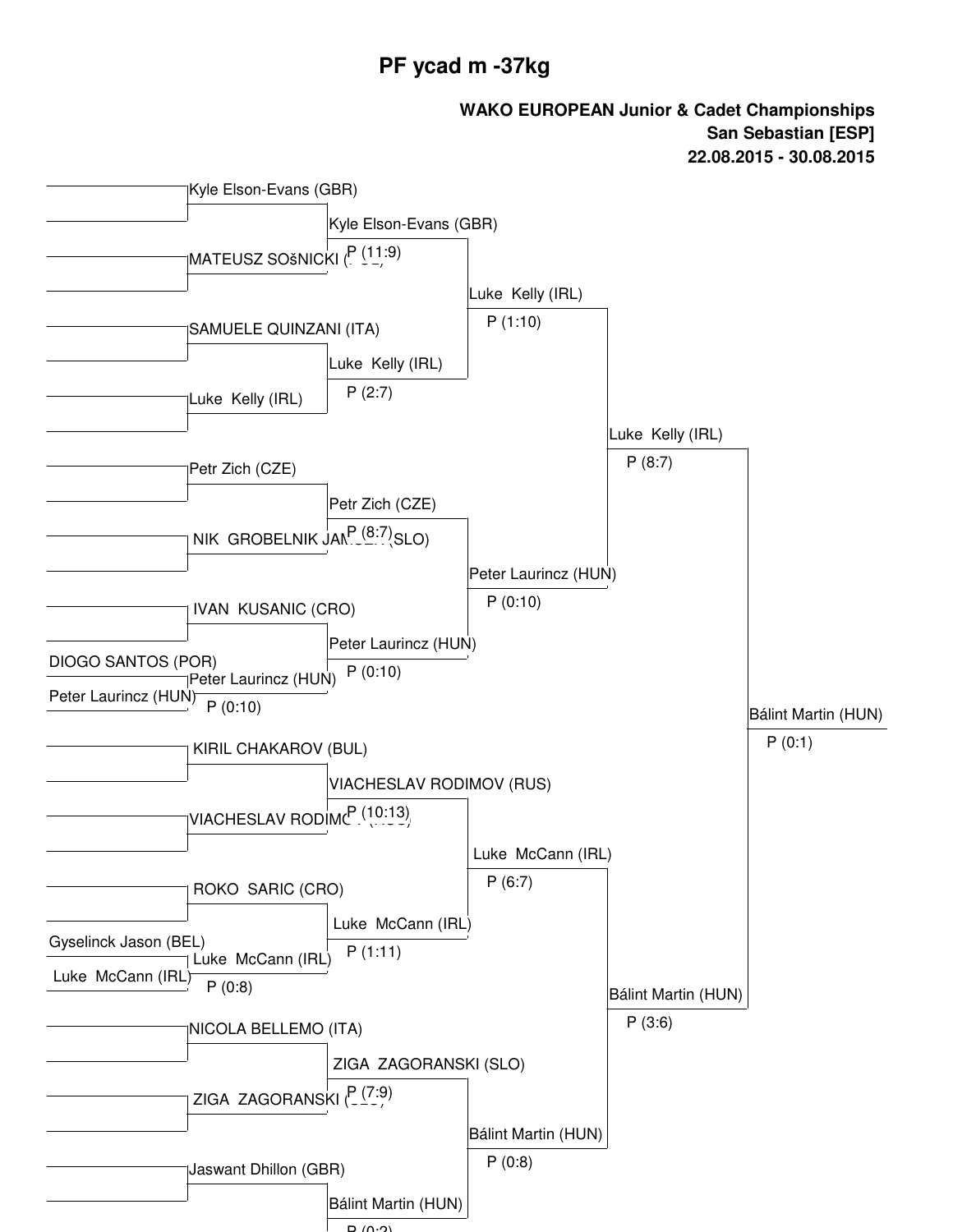# **PF ycad m -42kg**

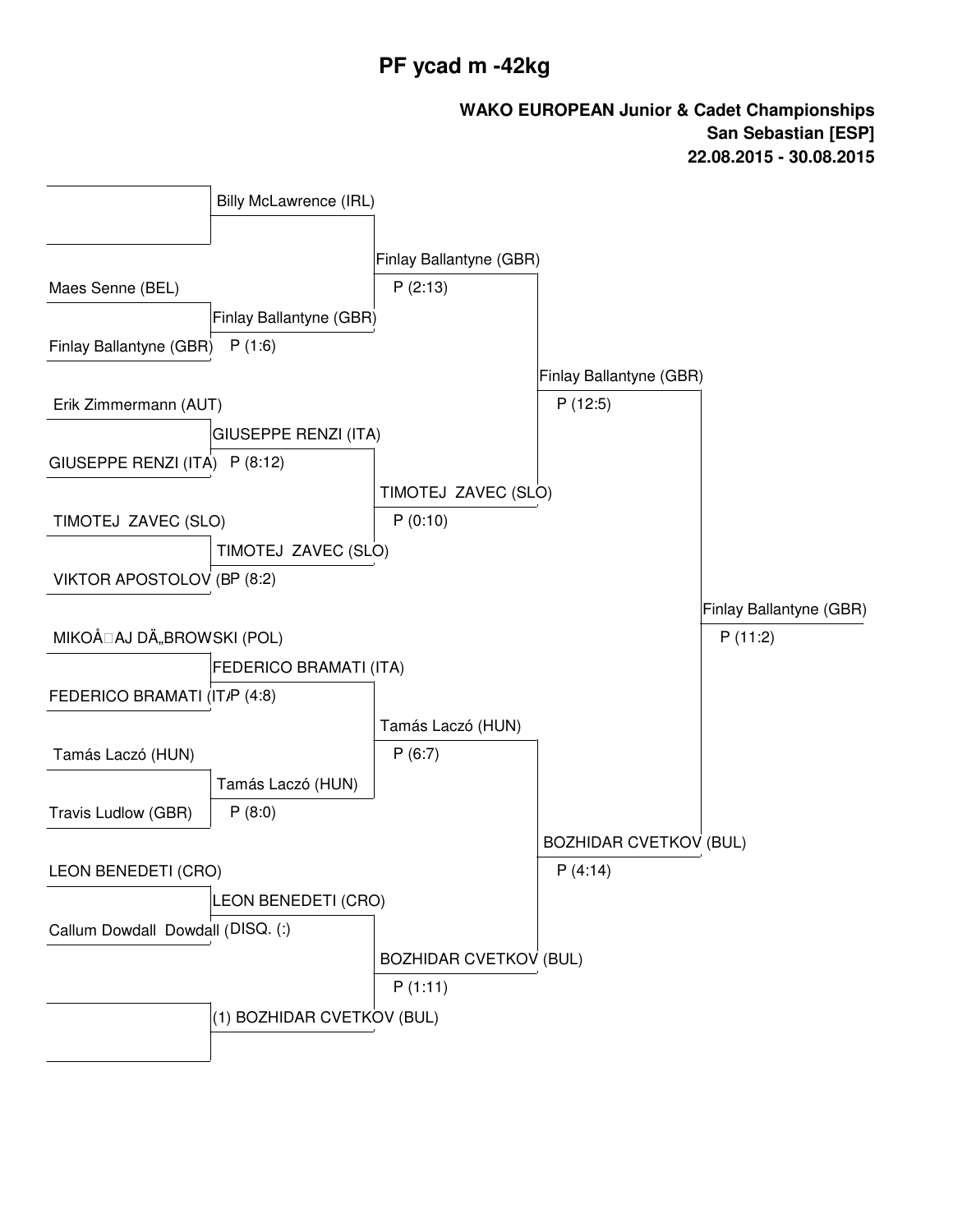# **PF ycad m -47kg**

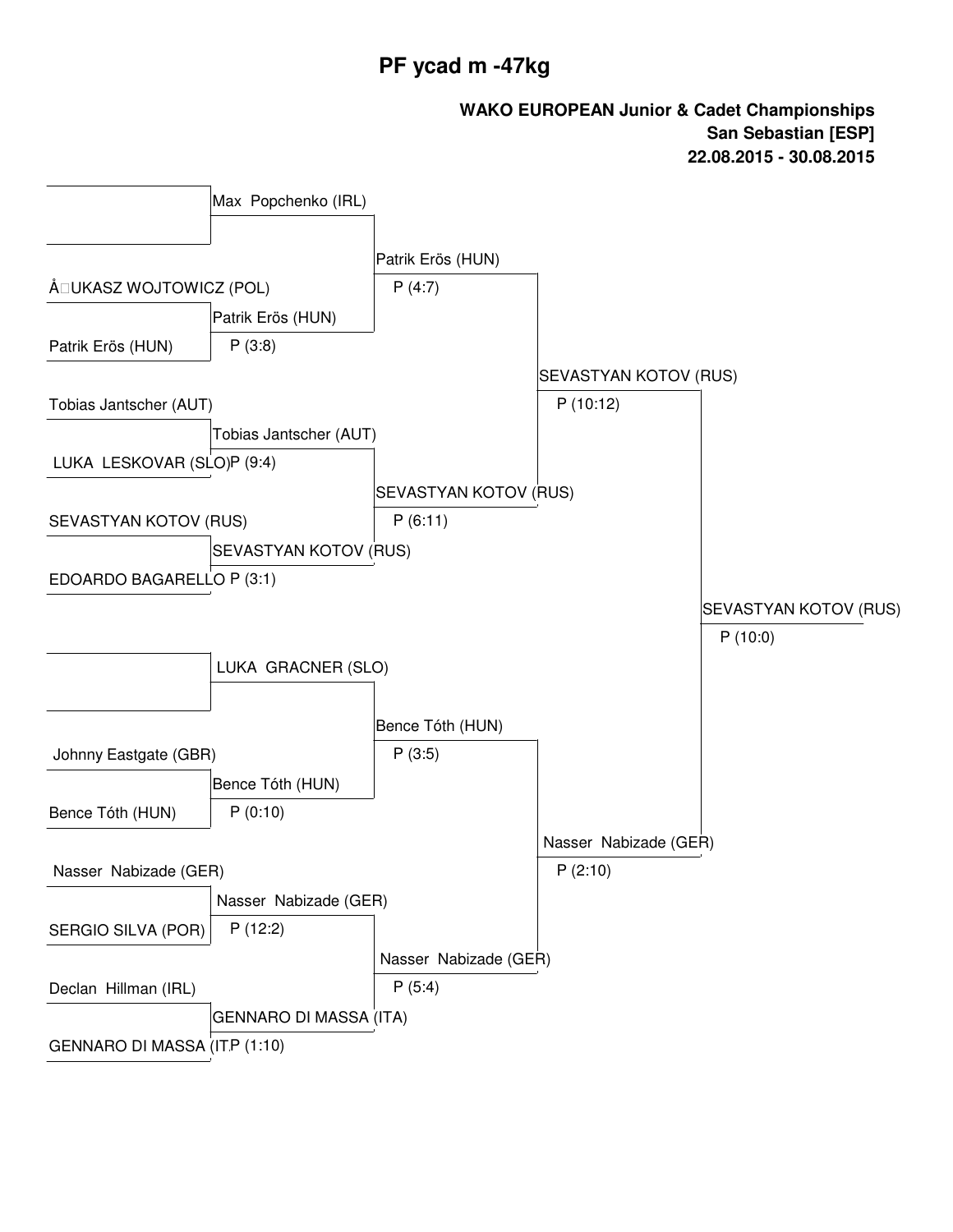# **PF ycad m +47kg**

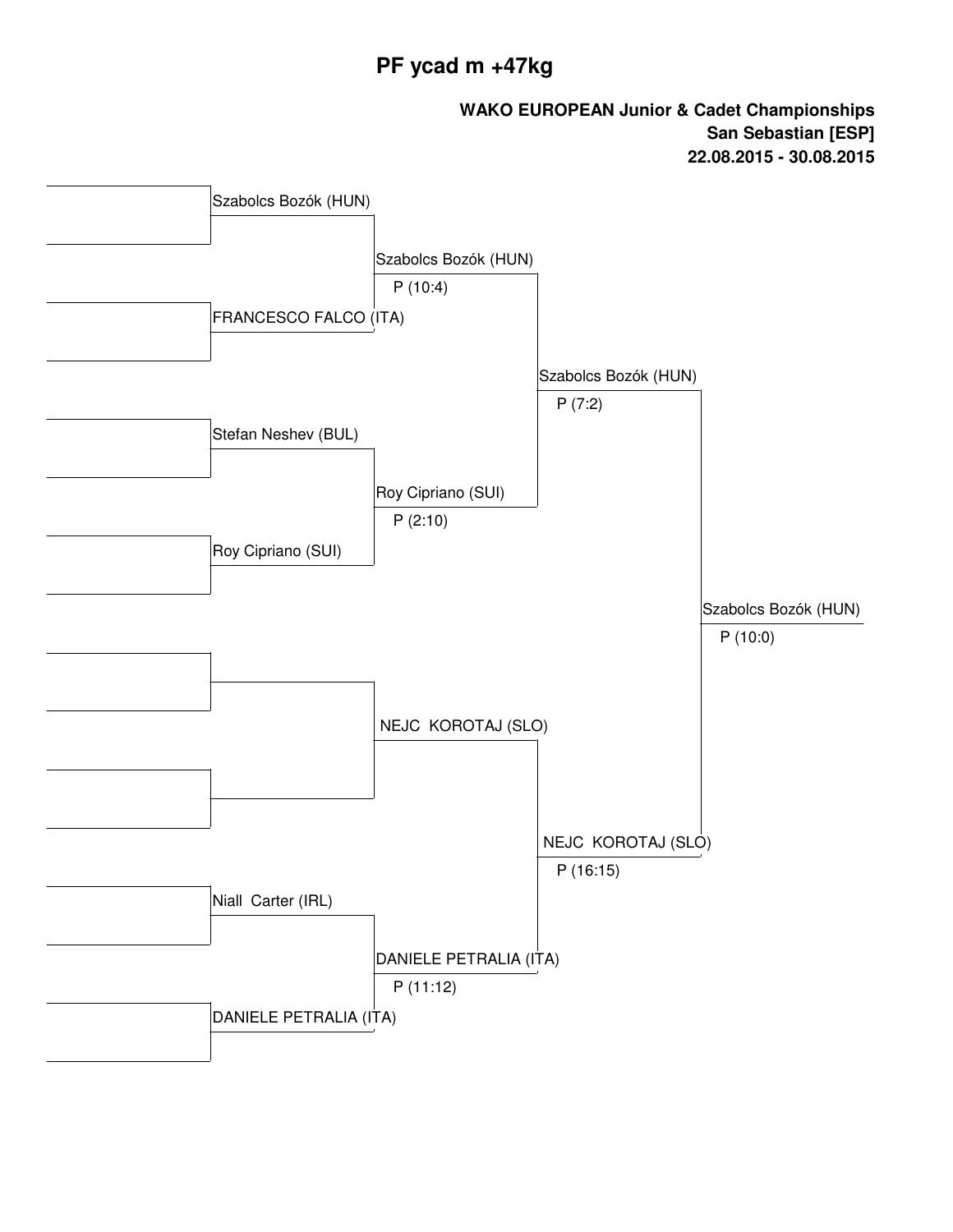## **PF ycad f -28kg**

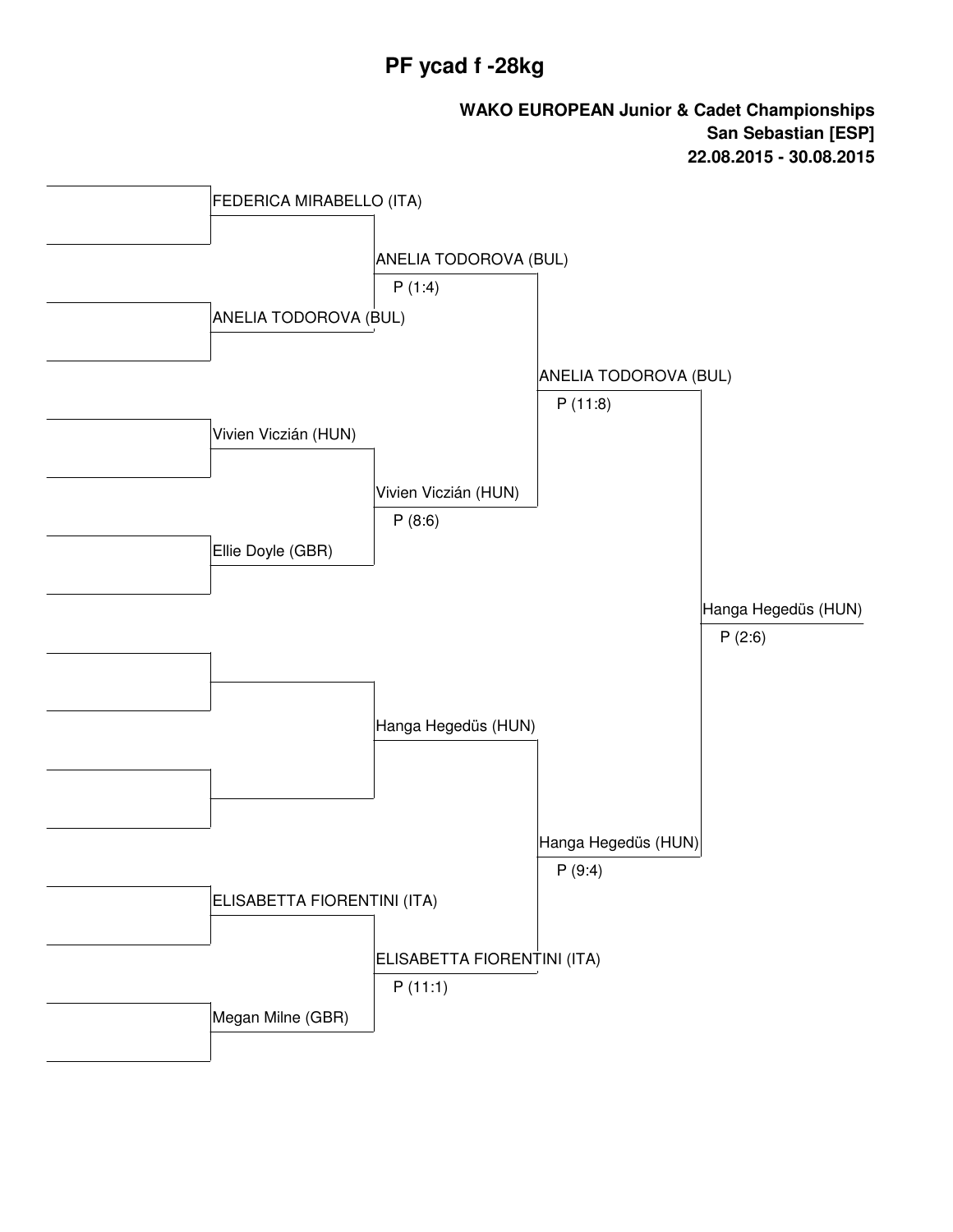# **PF ycad f -32kg**

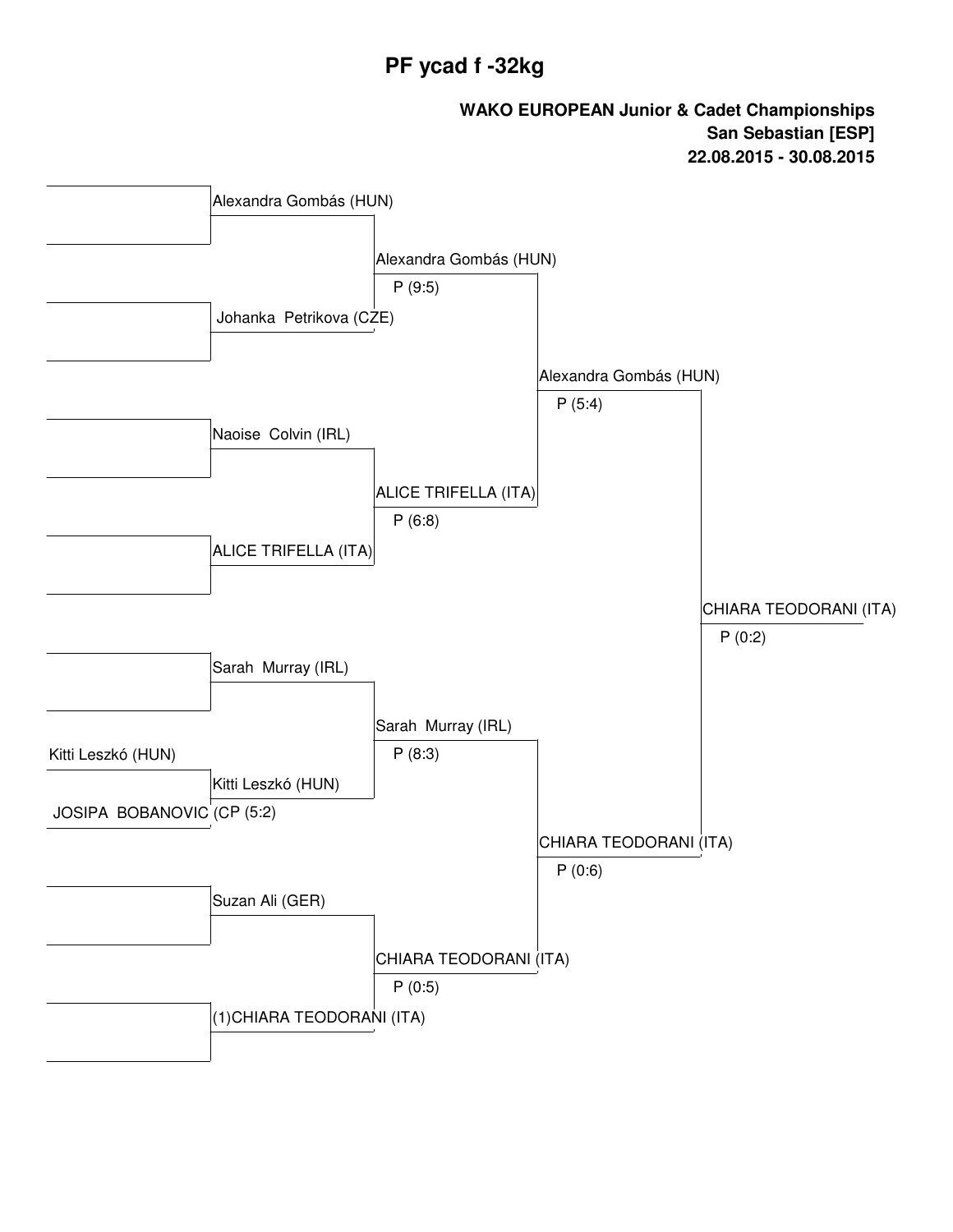### **PF ycad f -37kg**

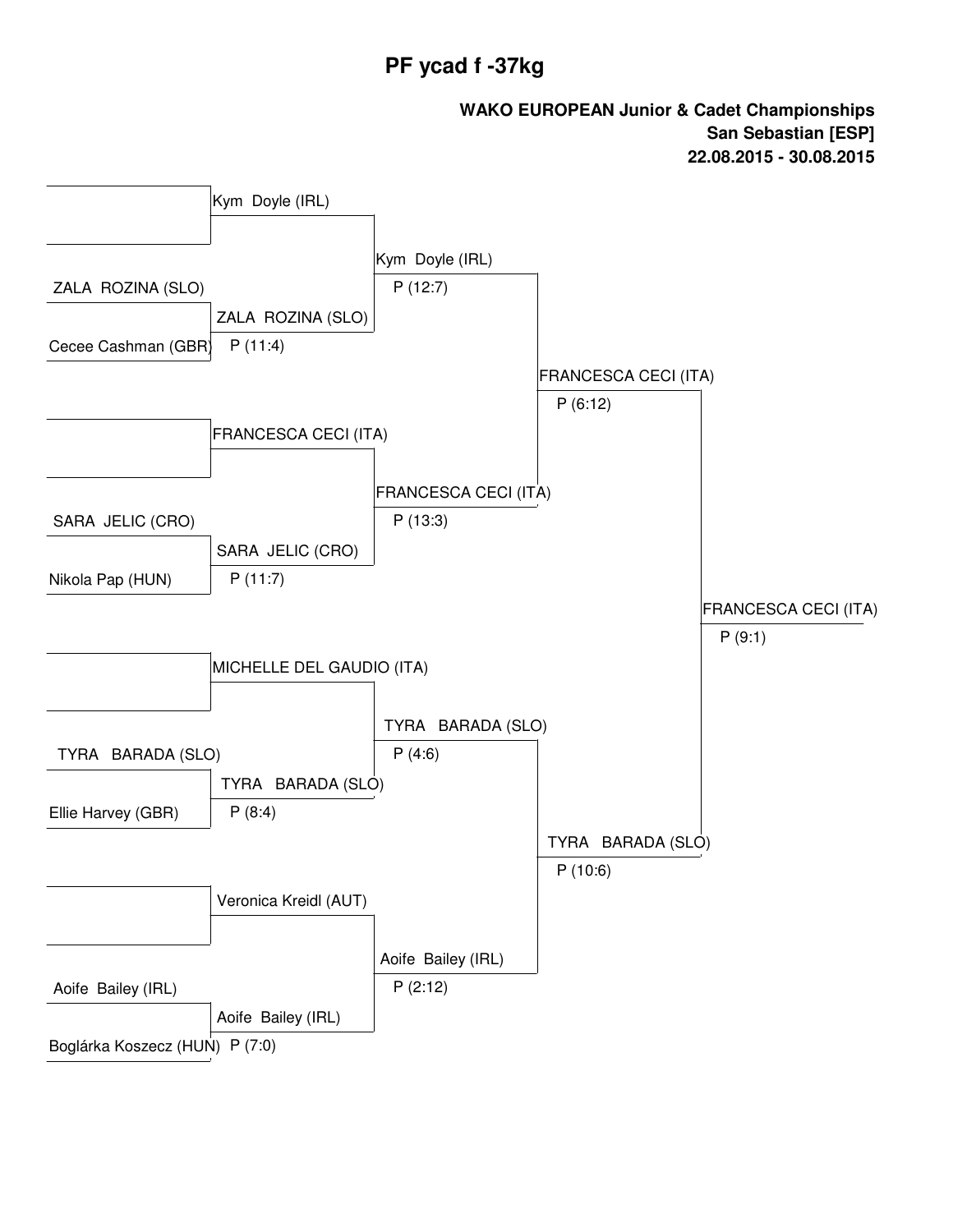## **PF ycad f -42kg**

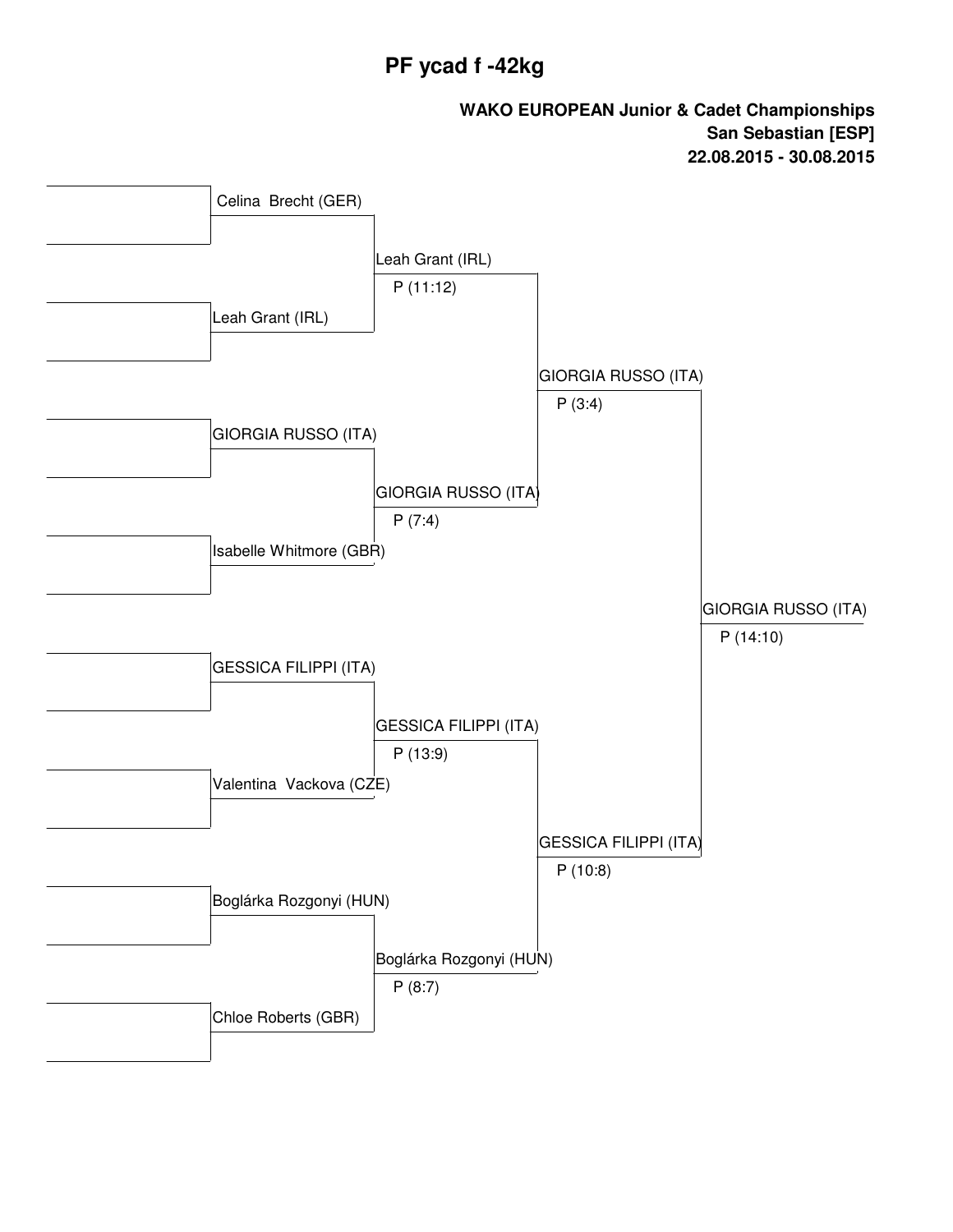### **PF ycad f -47kg**

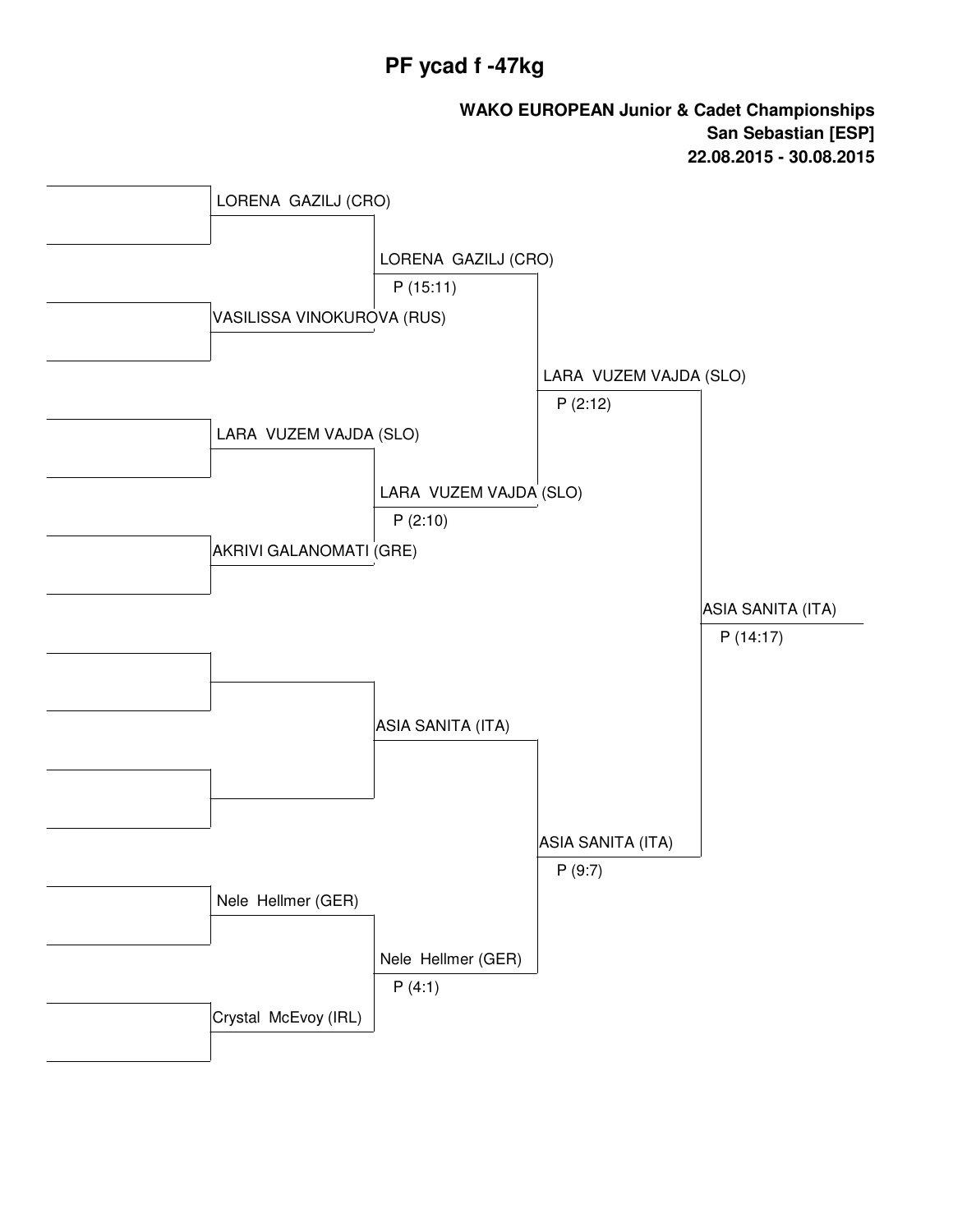# **PF ycad f +47kg**

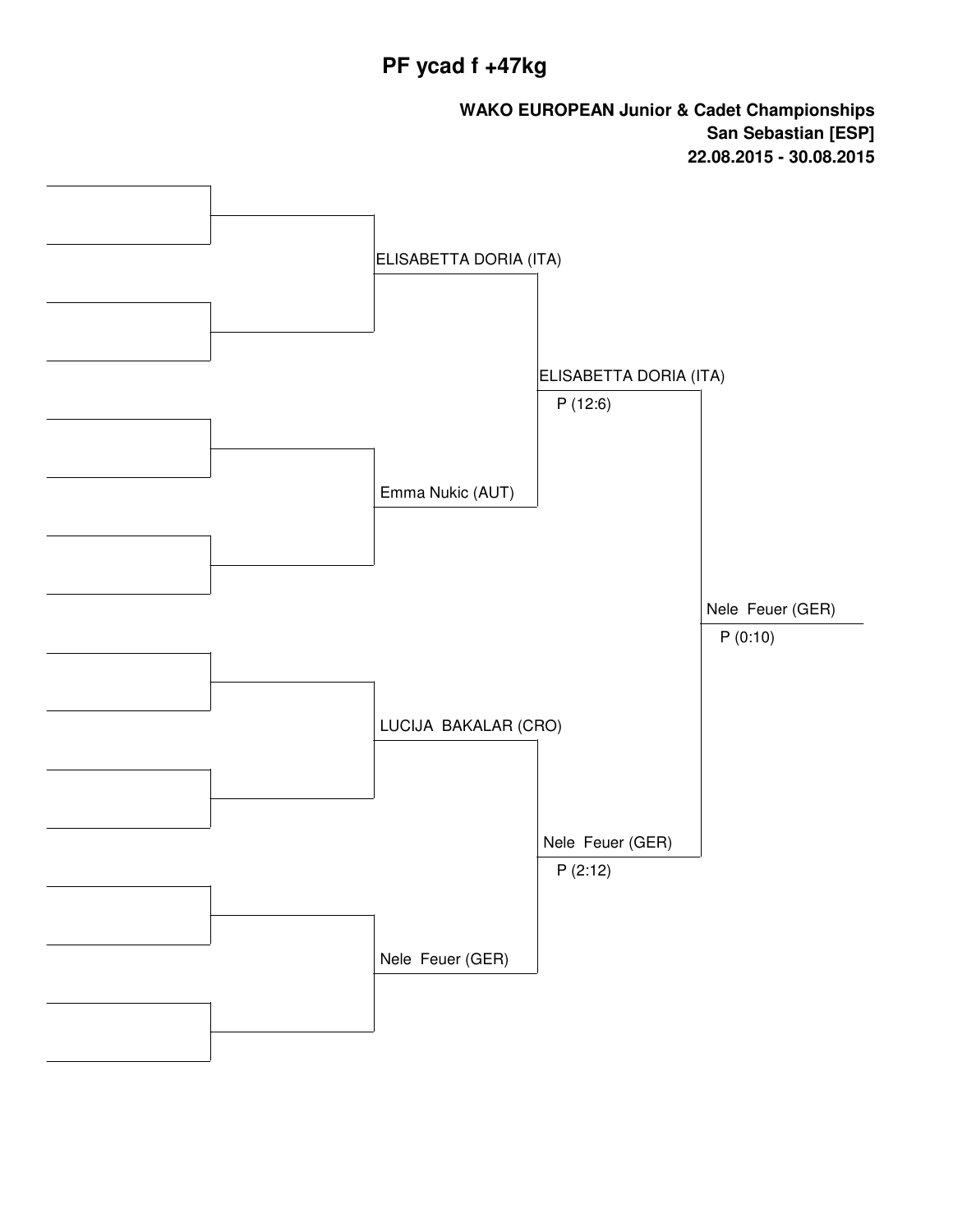#### **PF ycad TEAM**

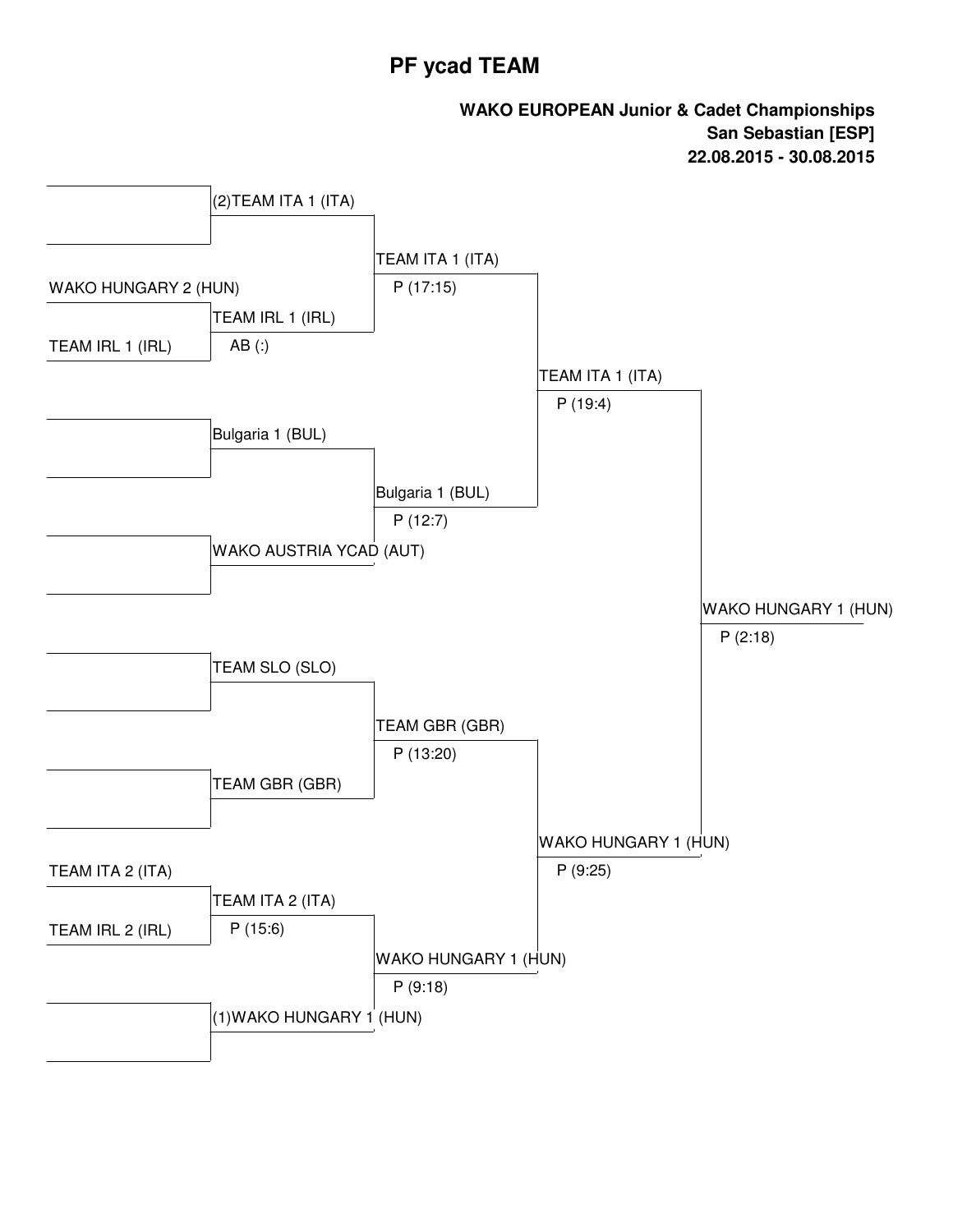### **PF ocad m -42kg**

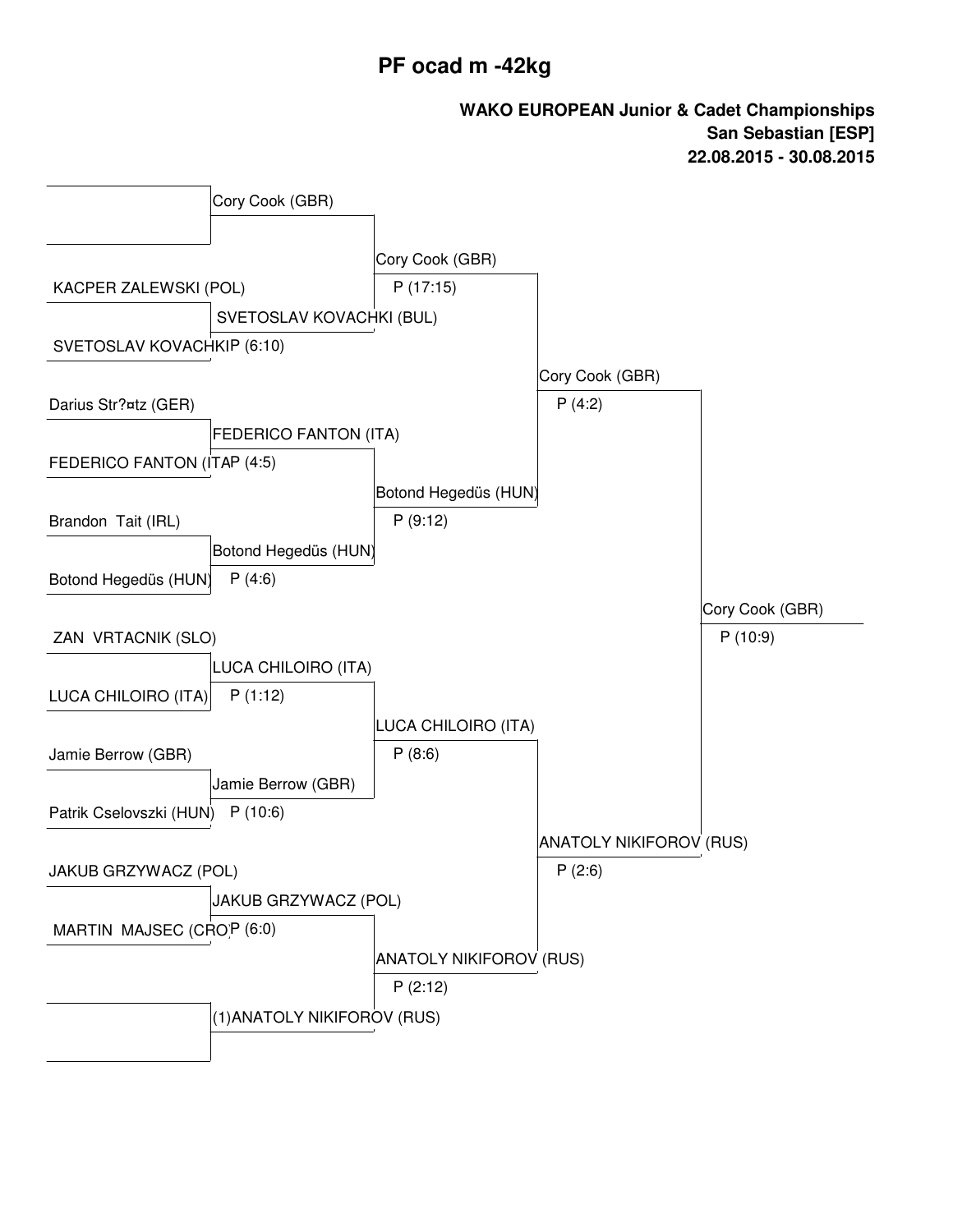### **PF ocad m -47kg**

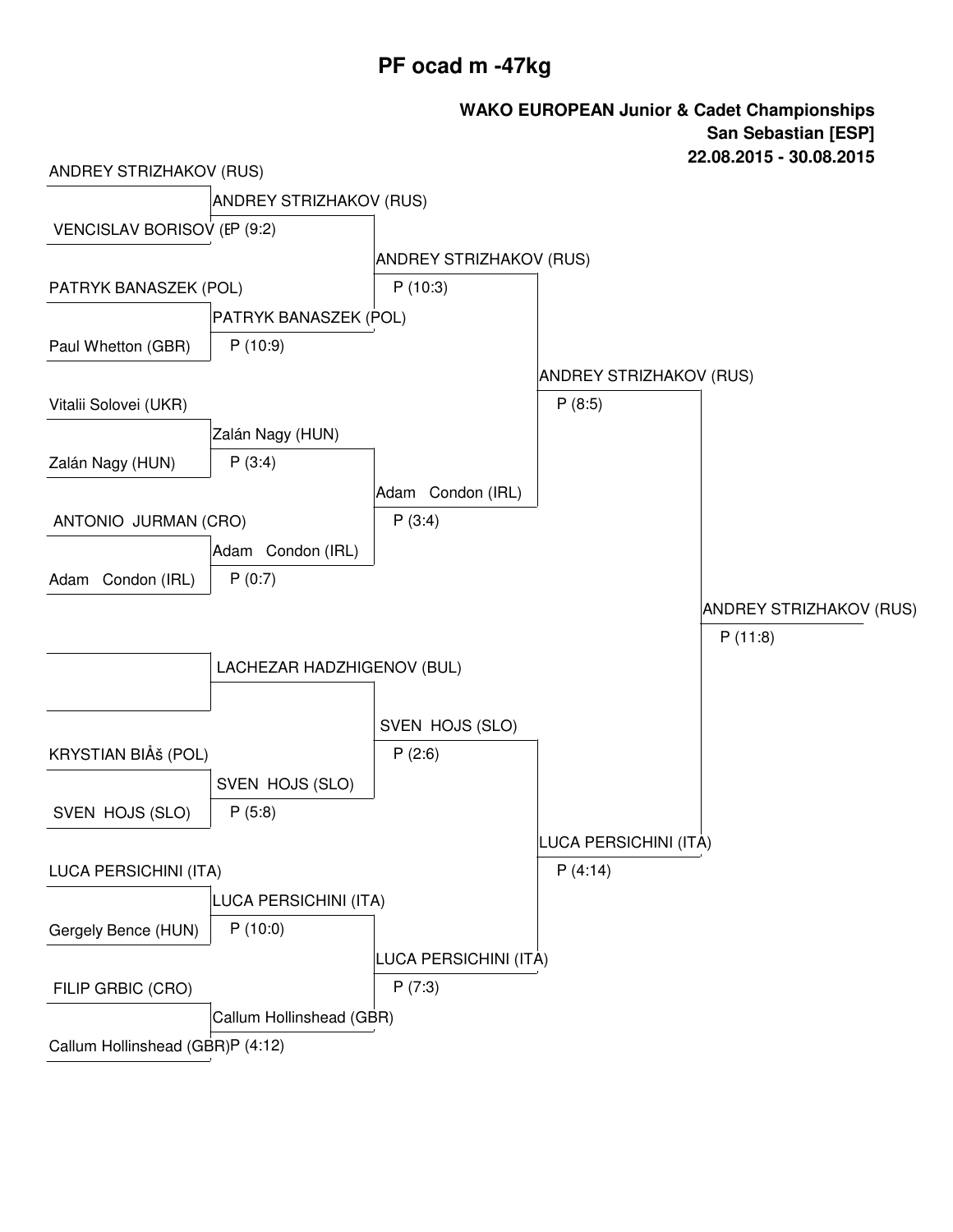# **PF ocad m -52kg**

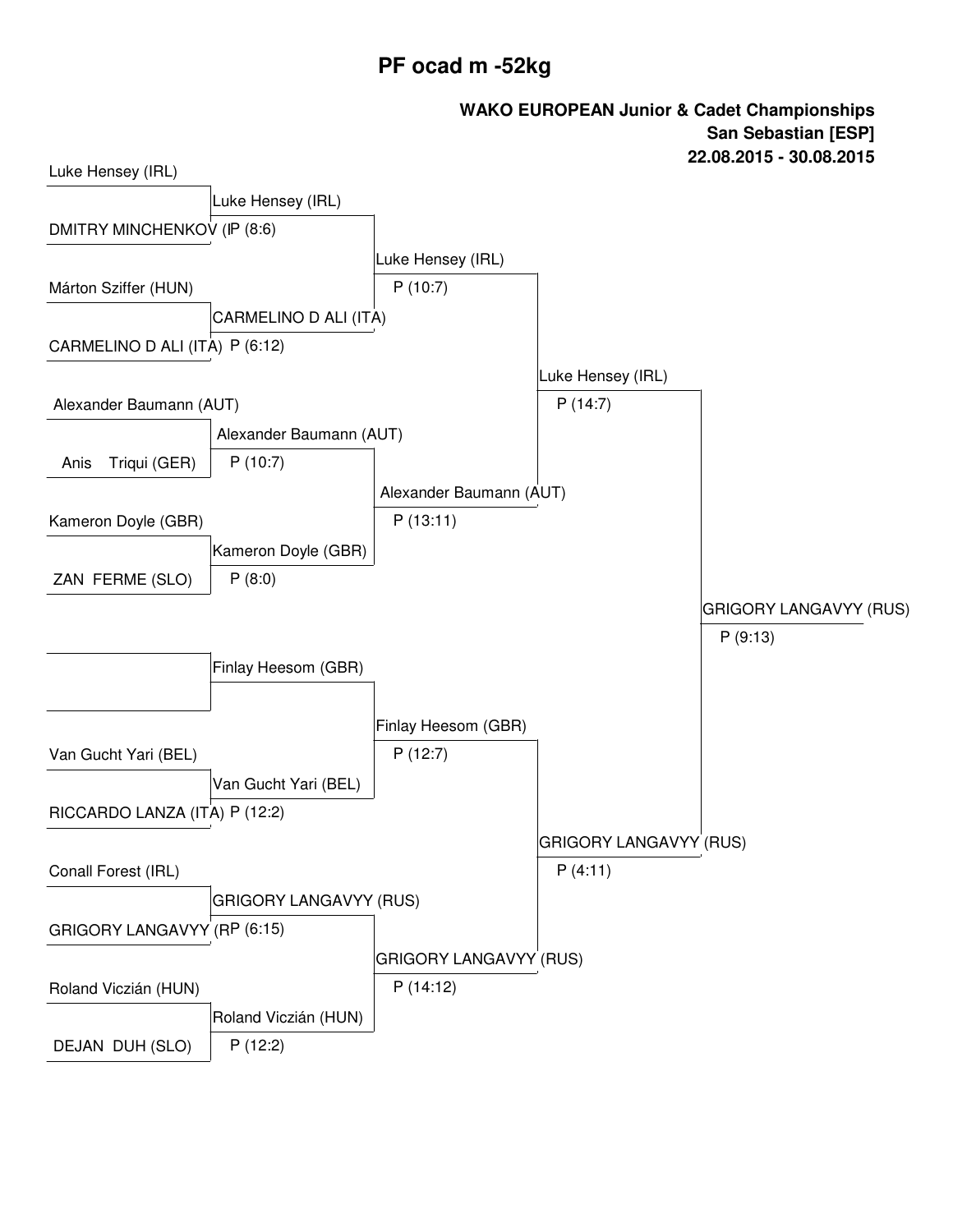# **PF ocad m -57kg**

| Emil Isanovic (DEN)                |                                  |                                  |                       |                       |
|------------------------------------|----------------------------------|----------------------------------|-----------------------|-----------------------|
|                                    | Lajos Fesü (HUN)                 |                                  |                       |                       |
| Lajos Fesü (HUN)                   | P(4:14)                          |                                  |                       |                       |
|                                    |                                  | Lajos Fesü (HUN)                 |                       |                       |
| DOMEN JERMAN (SLO)                 |                                  | P(10:8)                          |                       |                       |
|                                    | ALESSANDRO TARALLO (ITA)         |                                  |                       |                       |
| ALESSANDRO TARALLOP (9:11)         |                                  |                                  |                       |                       |
|                                    |                                  |                                  | Lajos Fesü (HUN)      |                       |
| Kimmy Zaman (GBR)                  |                                  |                                  | P(9:7)                |                       |
|                                    | Ruslan Demchyshyn (UKR)          |                                  |                       |                       |
| Ruslan Demchyshyn (UKFP (7:8)      |                                  |                                  |                       |                       |
|                                    |                                  | PANAGIOTIS-DIMITRIOS MEXIS (GRE) |                       |                       |
| OSKAR ZAWIÅŠLAK (POL)              |                                  | P(5:15)                          |                       |                       |
|                                    | PANAGIOTIS-DIMITRIOS MEXIS (GRE) |                                  |                       |                       |
| PANAGIOTIS-DIMITRIOSP (4:11) (GRE) |                                  |                                  |                       |                       |
|                                    |                                  |                                  |                       | DANIL GERASIMOV (RUS) |
| Thomas Symons (GBR)                |                                  |                                  |                       | P(3:4)                |
|                                    | LUKA TOMLJANOVIC (CRO)           |                                  |                       |                       |
| LUKA TOMLJANOVIC (CP (11:15)       |                                  |                                  |                       |                       |
|                                    |                                  | IOANNIS KANTIOTIS (GRE)          |                       |                       |
| SEBASTJAN LAZAR (SLO)              |                                  | P(4:6)                           |                       |                       |
|                                    | <b>IOANNIS KANTIOTIS (GRE)</b>   |                                  |                       |                       |
| IOANNIS KANTIOTIS (GRP (16:20)     |                                  |                                  |                       |                       |
|                                    |                                  |                                  | DANIL GERASIMOV (RUS) |                       |
| Eoghan Smith (IRL)                 |                                  |                                  | P(6:13)               |                       |
|                                    | Eoghan Smith (IRL)               |                                  |                       |                       |
| FRANCESCO VITALE (IT.P (12:9)      |                                  |                                  |                       |                       |
|                                    |                                  | DANIL GERASIMOV (RUS)            |                       |                       |
| Gergö Krucsai (HUN)                |                                  | P(6:8)                           |                       |                       |
|                                    | DANIL GERASIMOV (RUS)            |                                  |                       |                       |
| DANIL GERASIMOV (RUSP (4:10)       |                                  |                                  |                       |                       |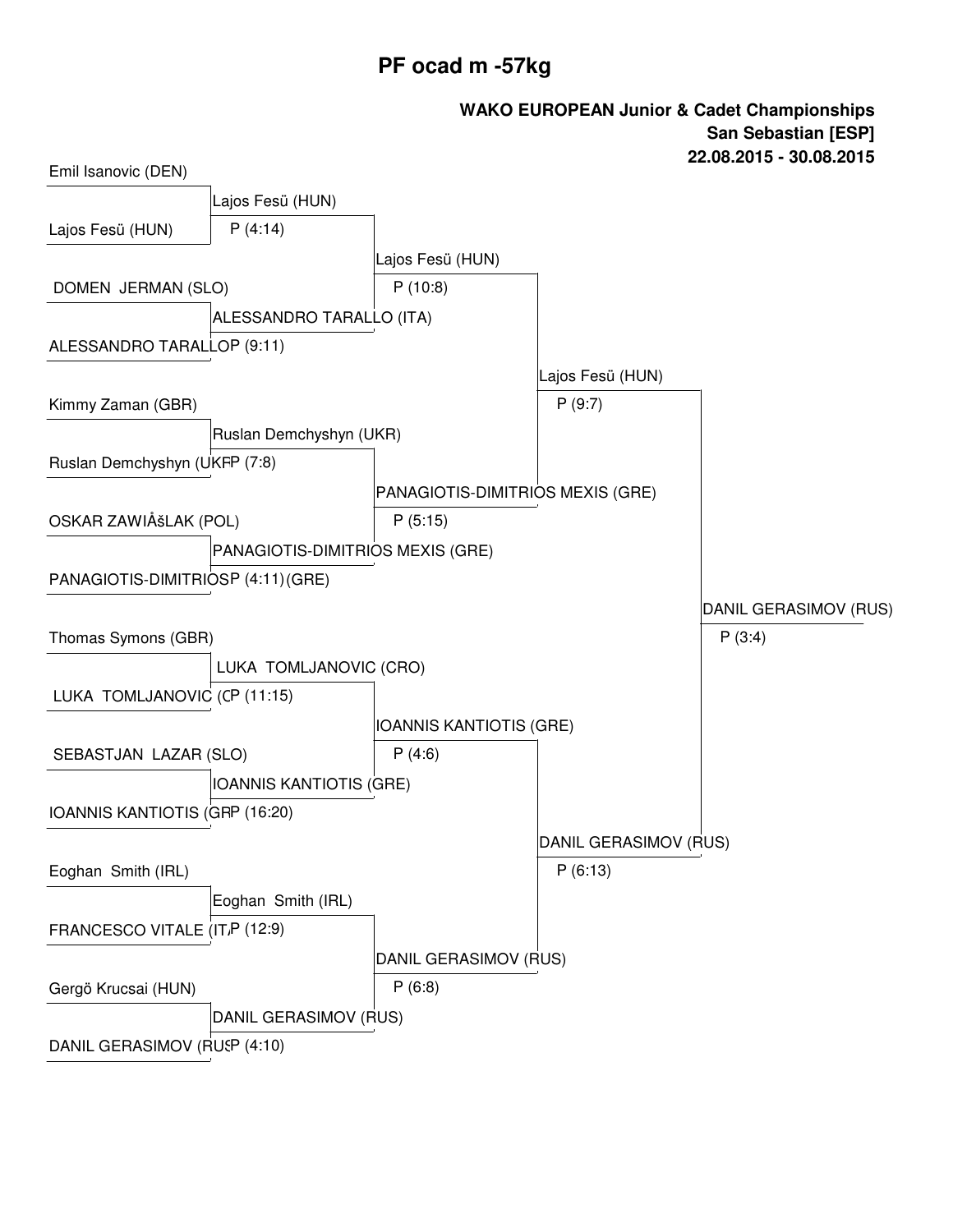# **PF ocad m -63kg**

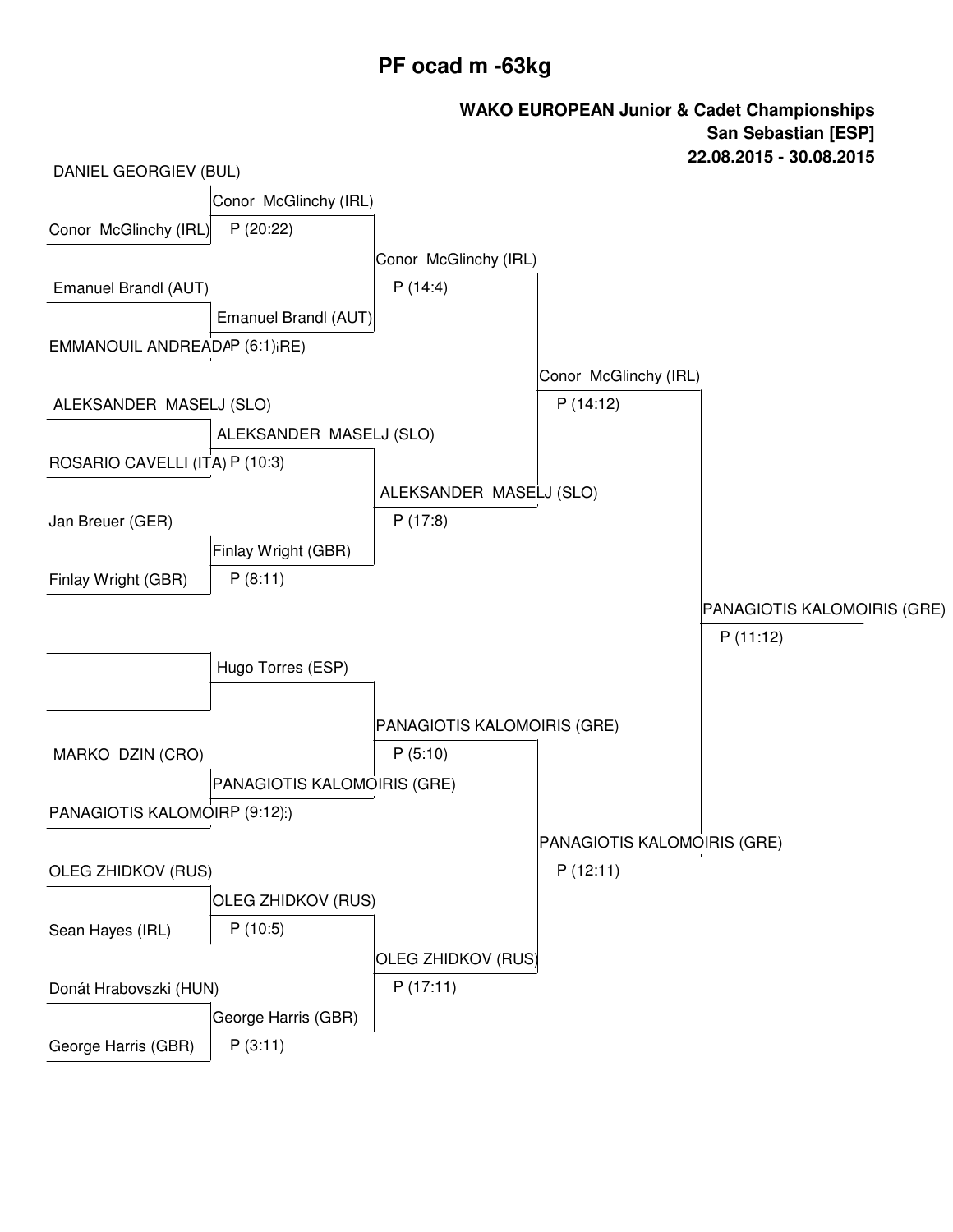# **PF ocad m -69kg**

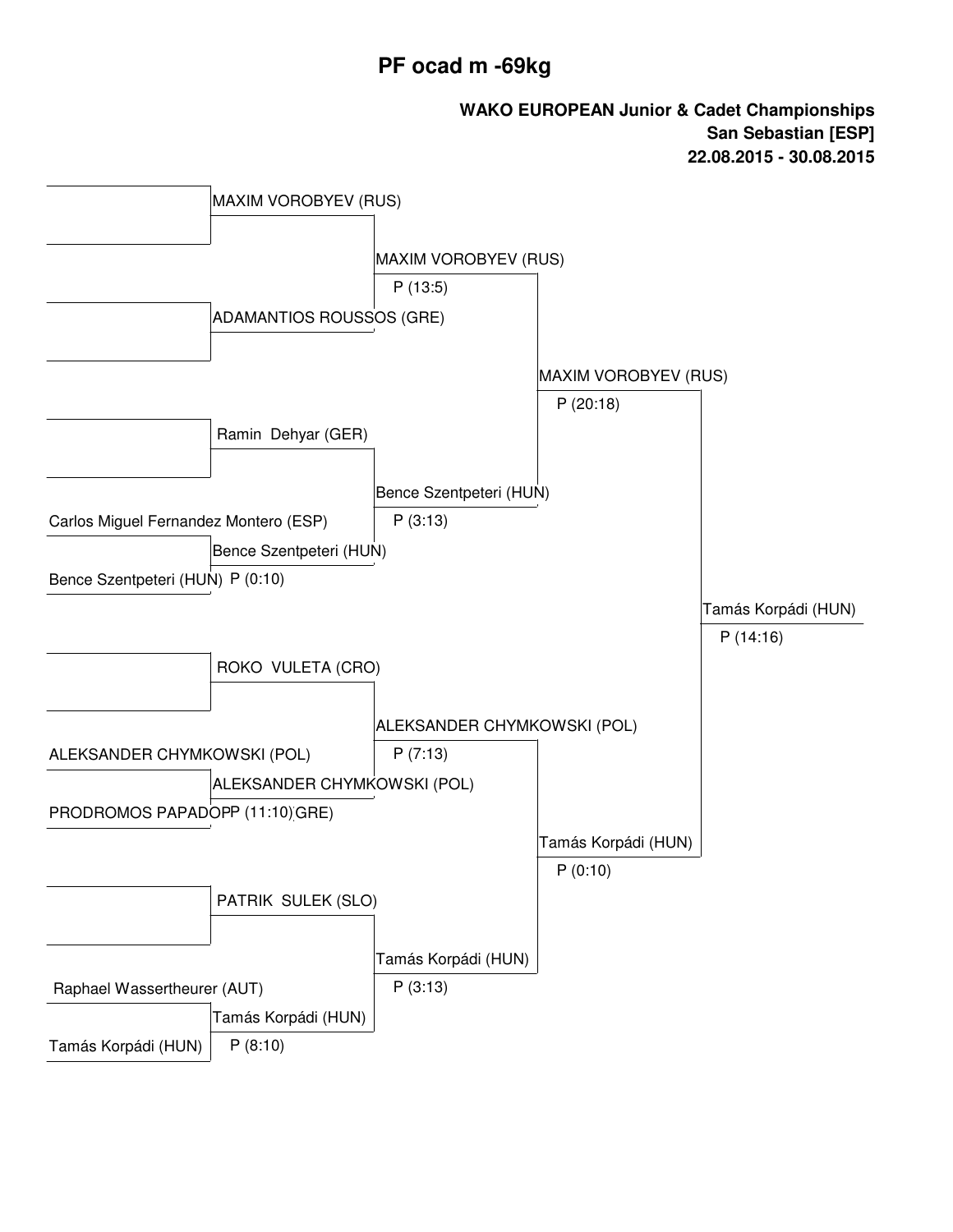### **PF ocad m +69kg**

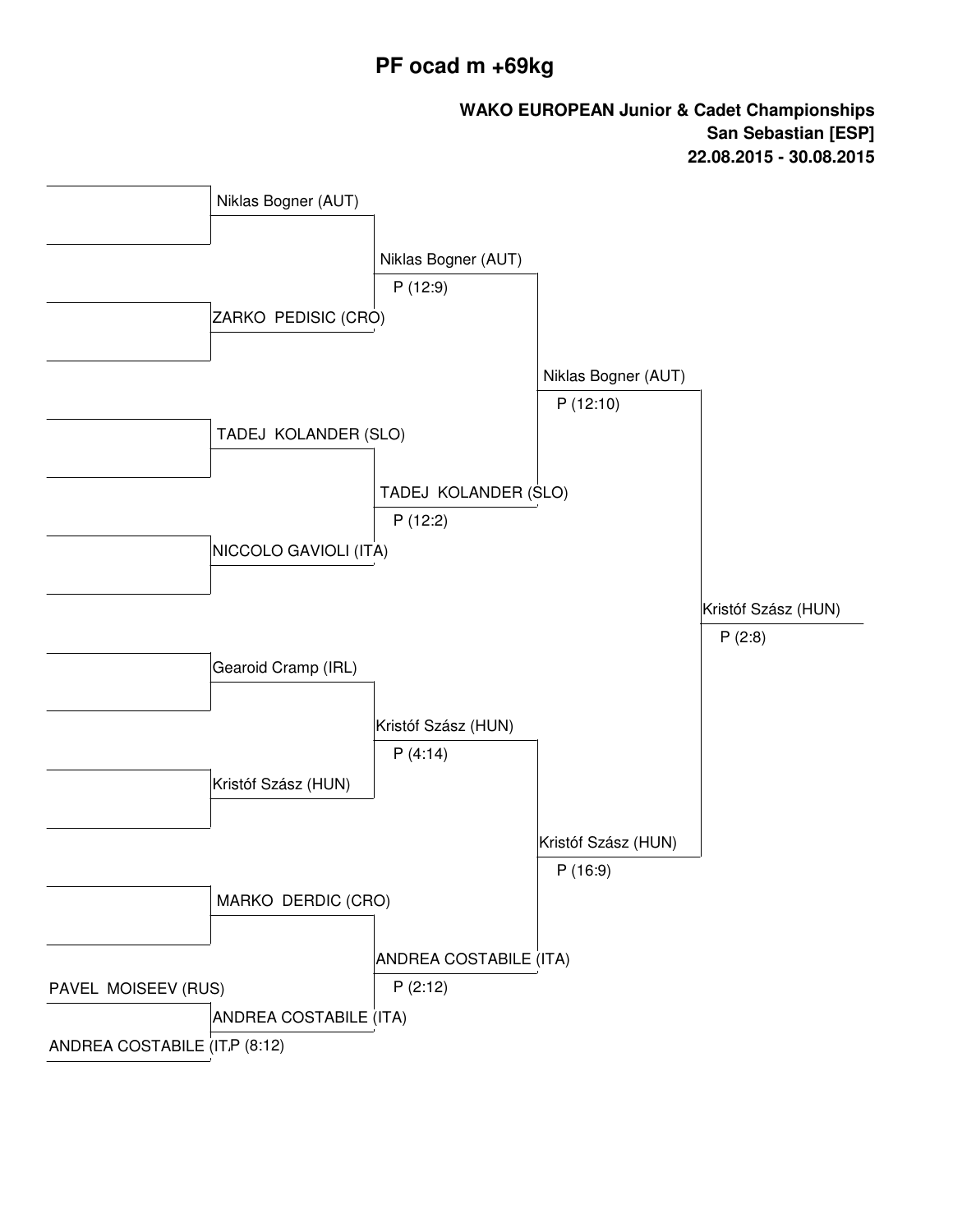### **PF ocad f -42kg**

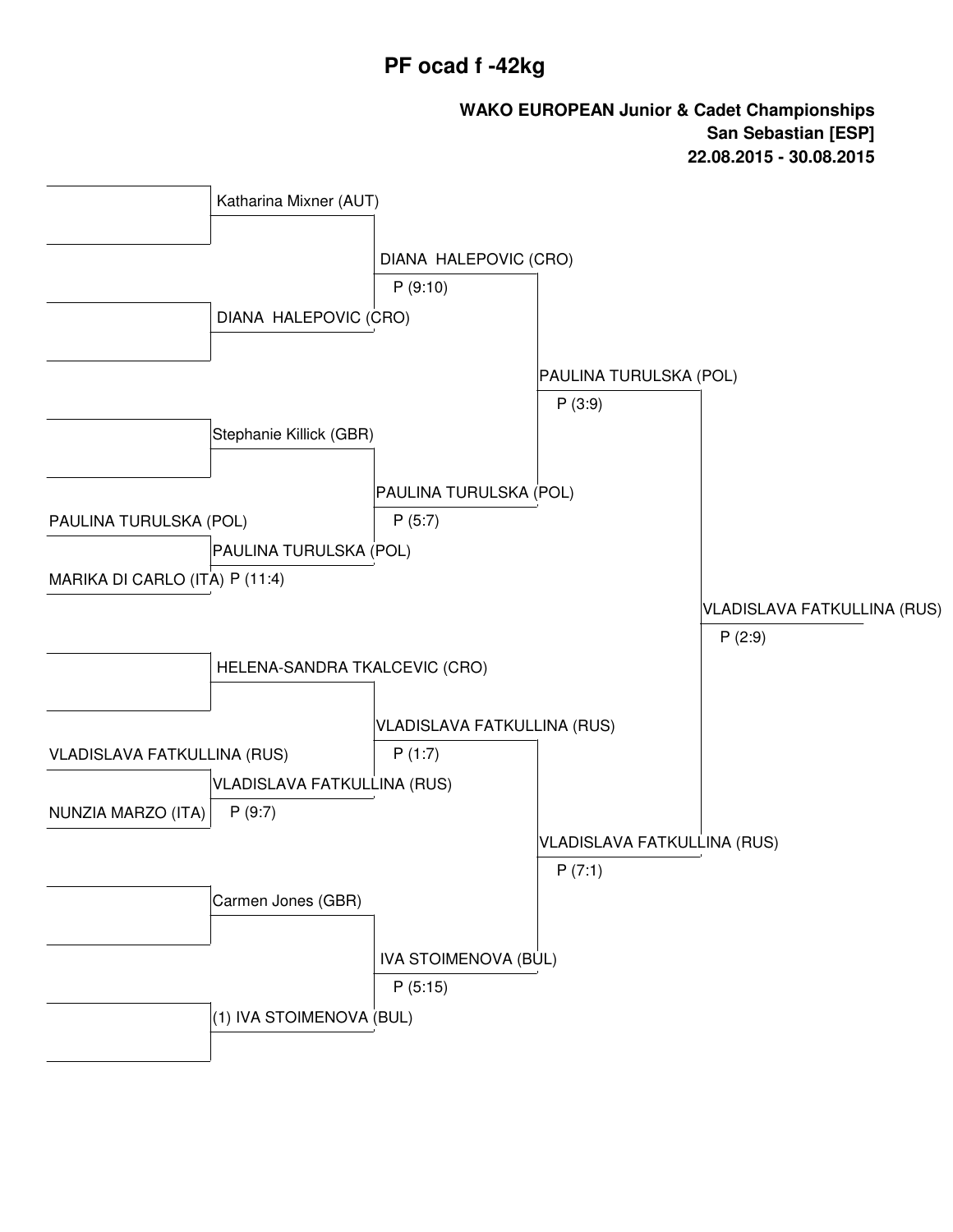## **PF ocad f -46kg**

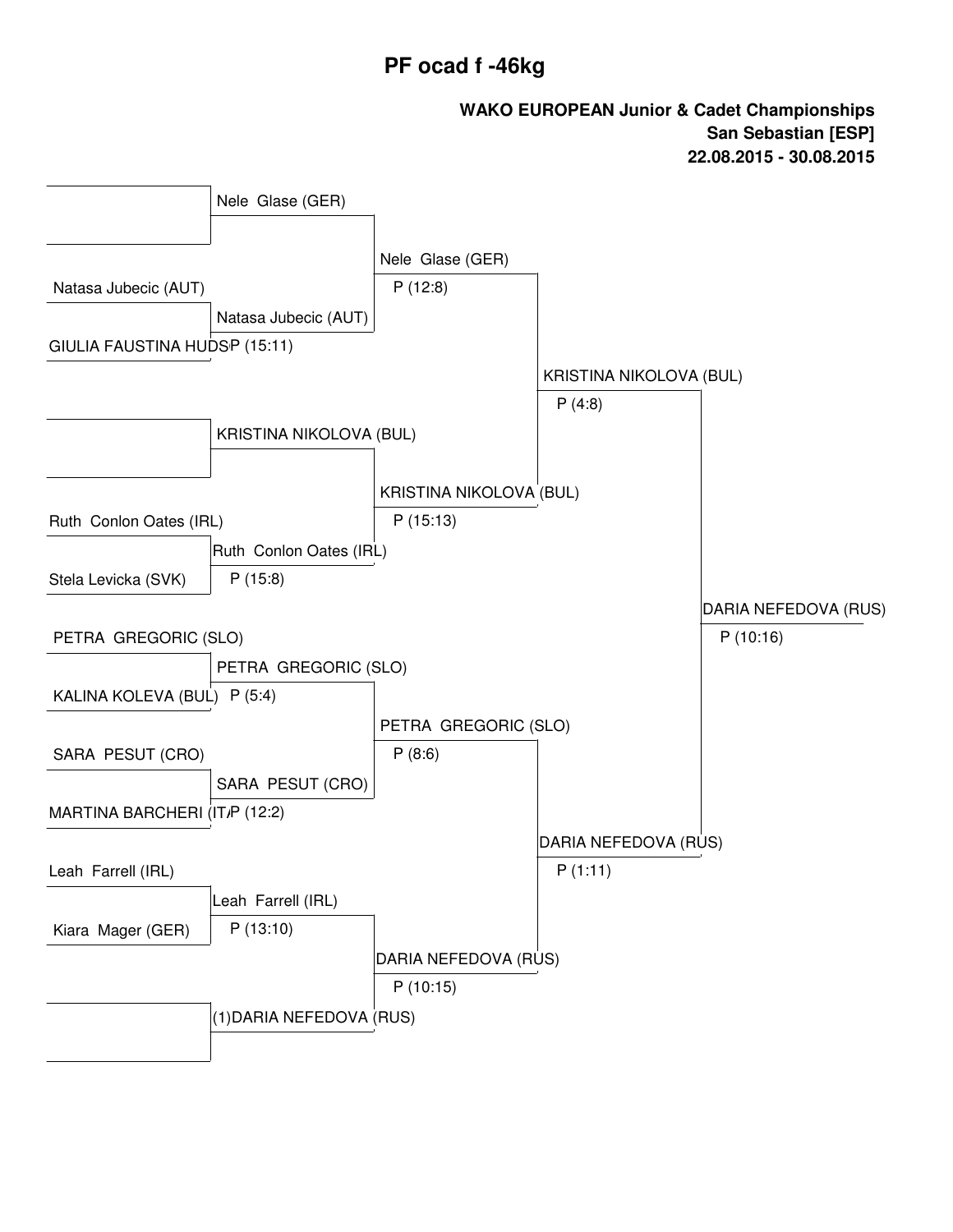### **PF ocad f -50kg**

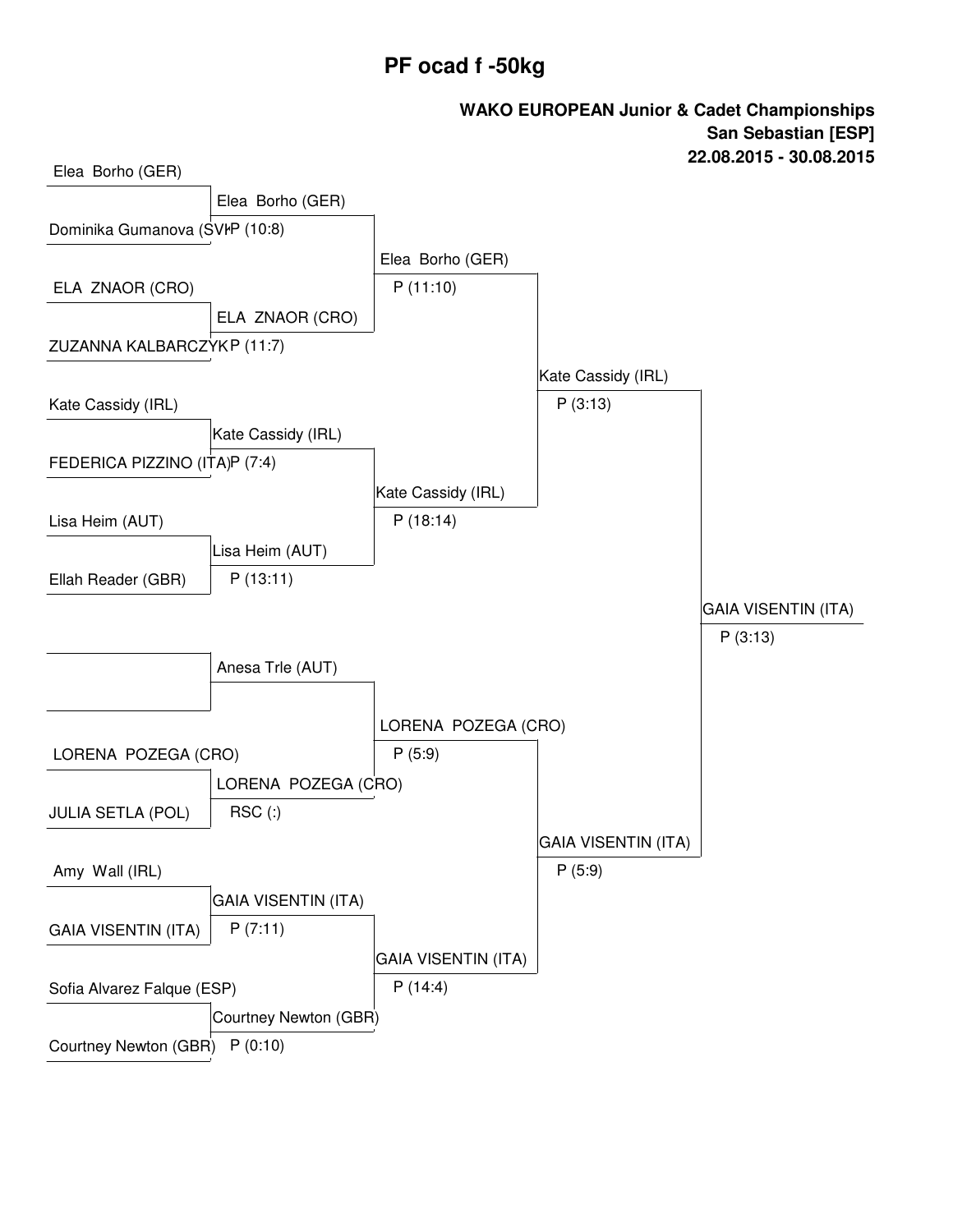### **PF ocad f -55kg**

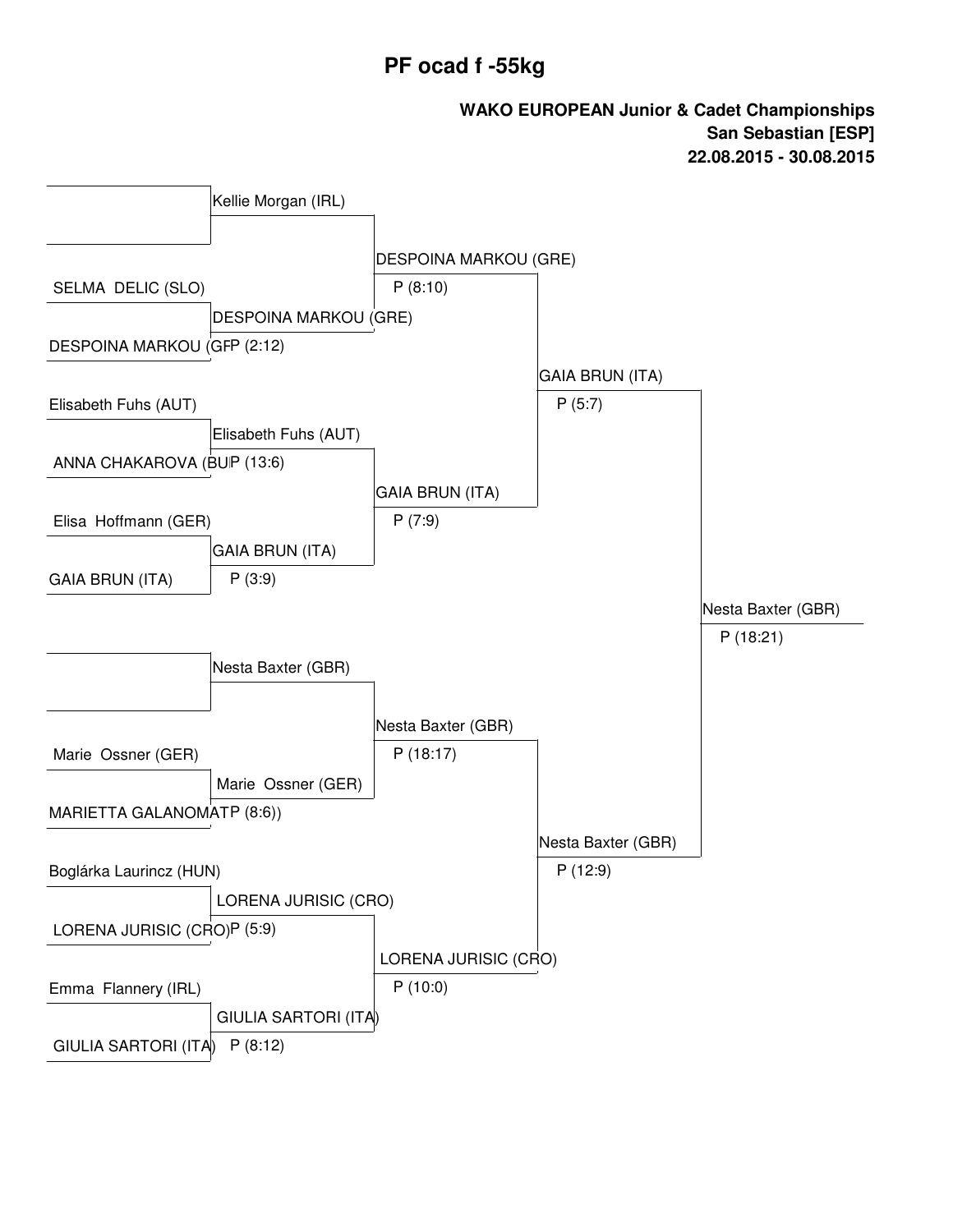# **PF ocad f -60kg**

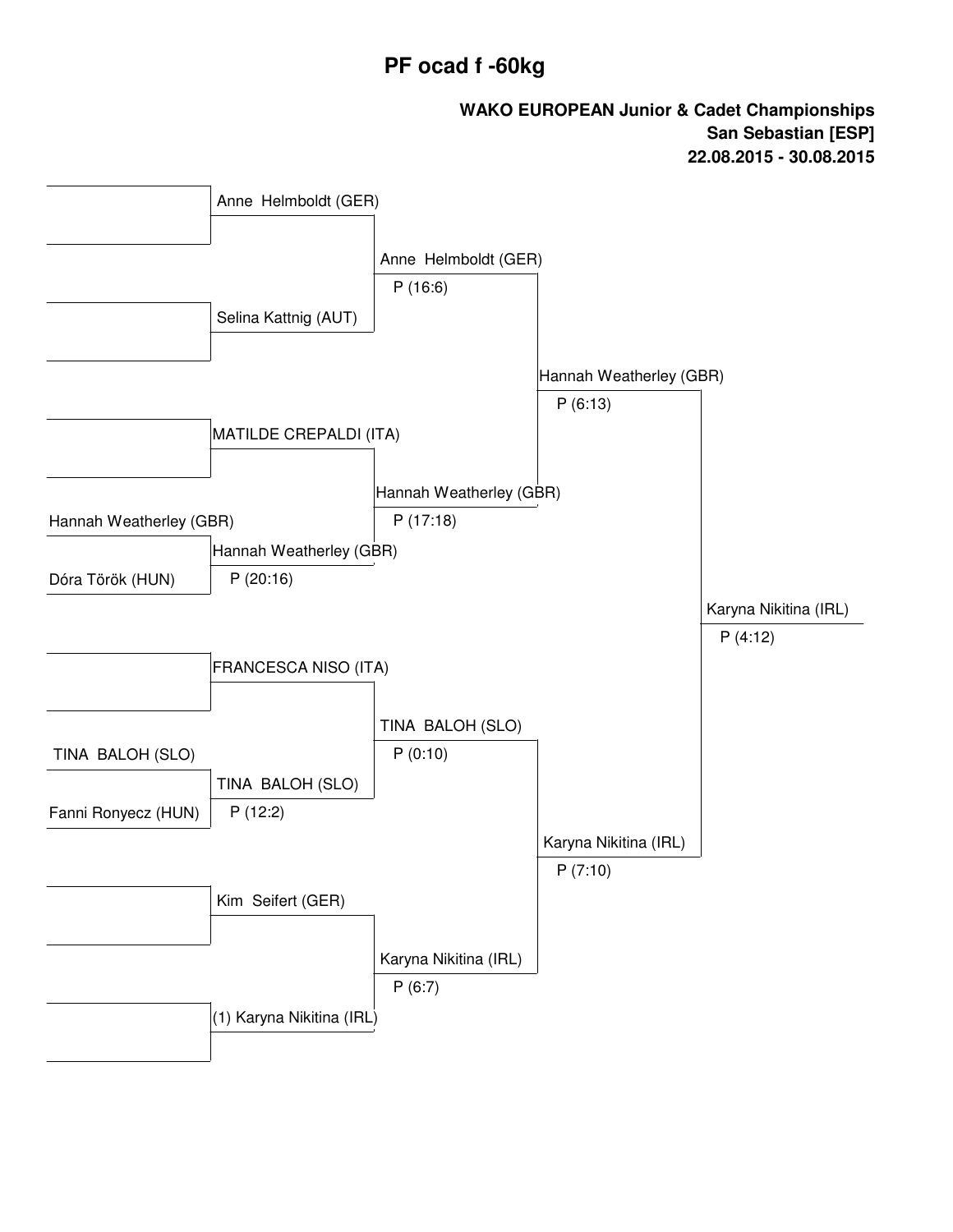# **PF ocad f -65kg**

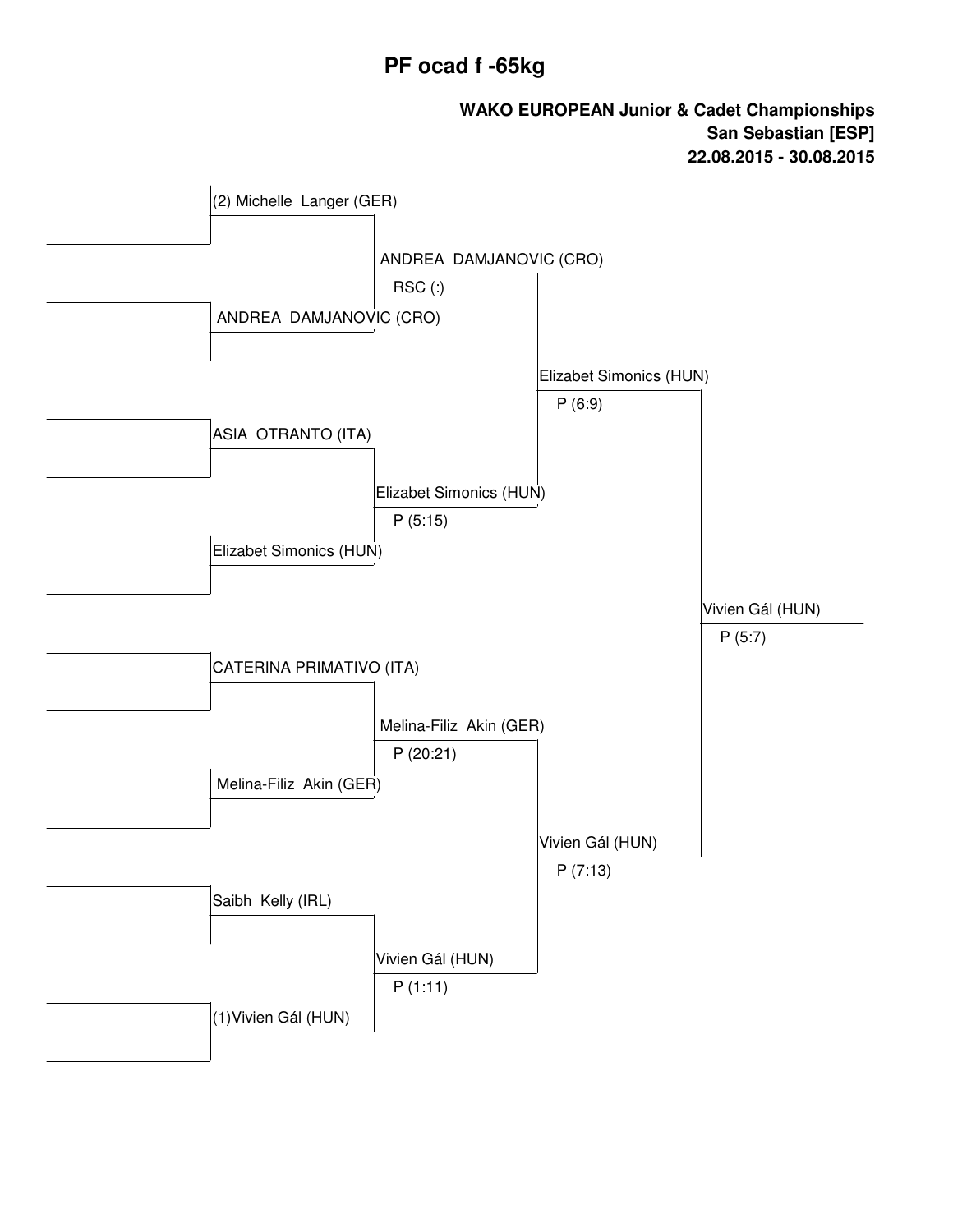### **PF ocad f +65kg**

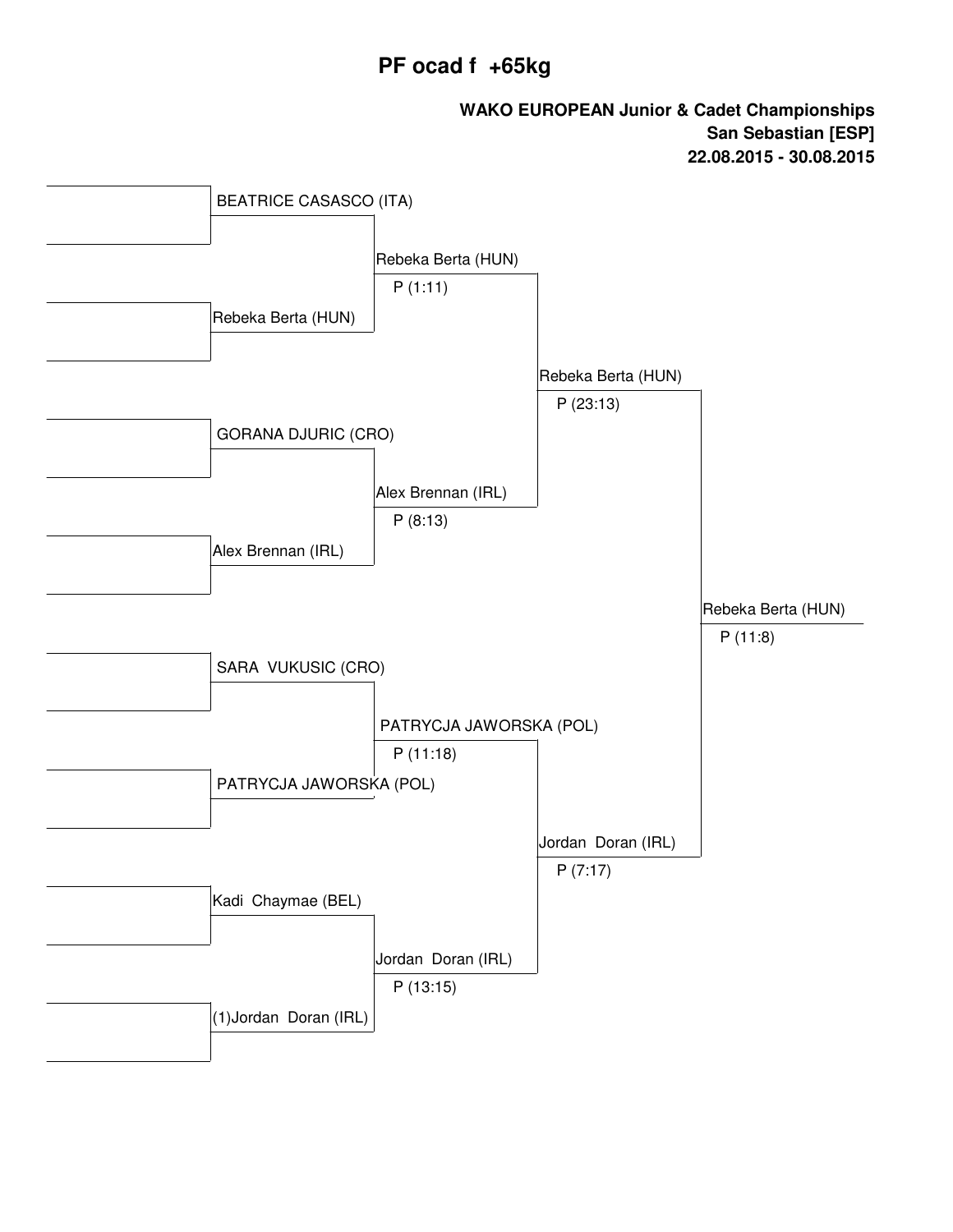#### **PF ocad TEAM**

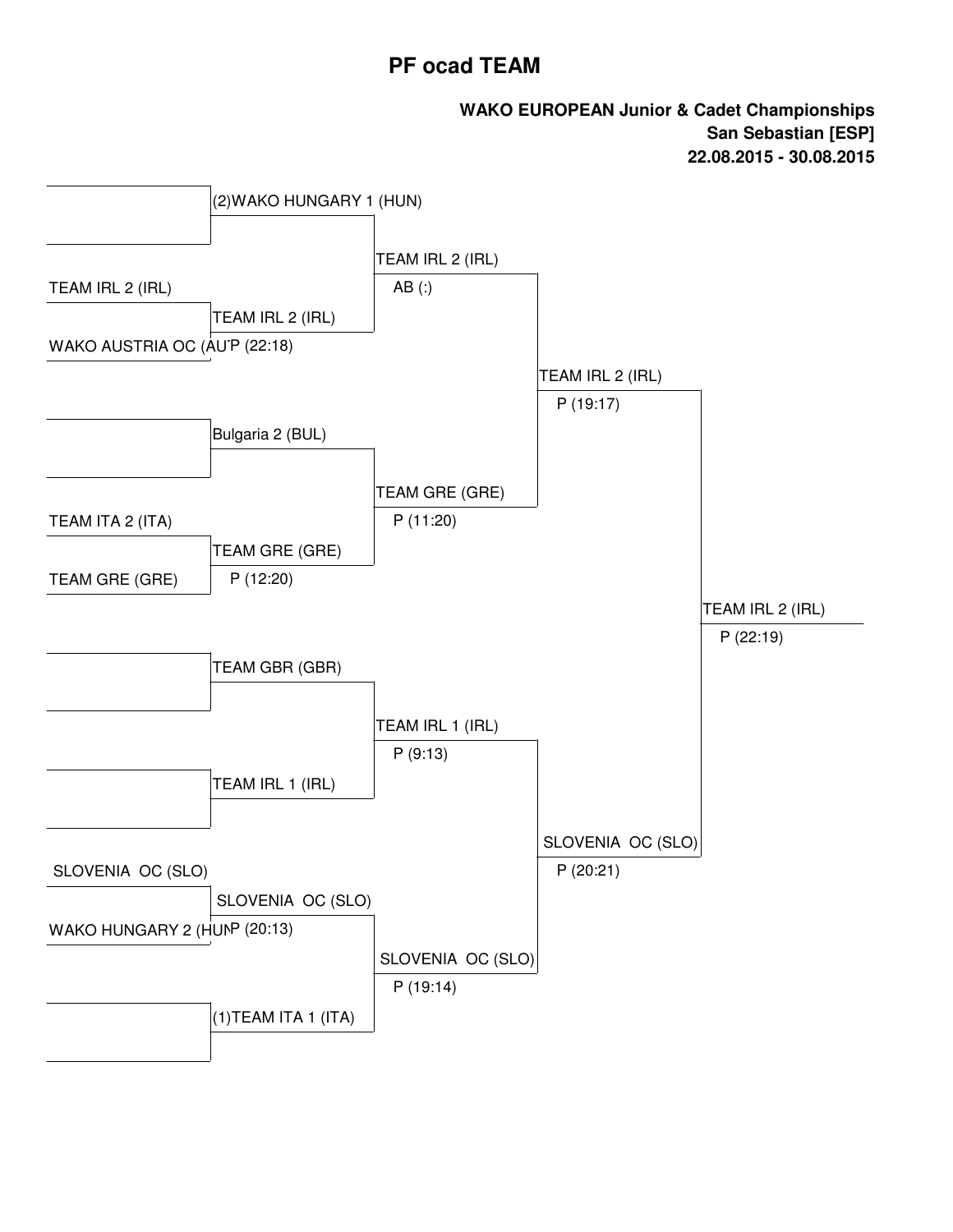# **PF jun m -57kg**

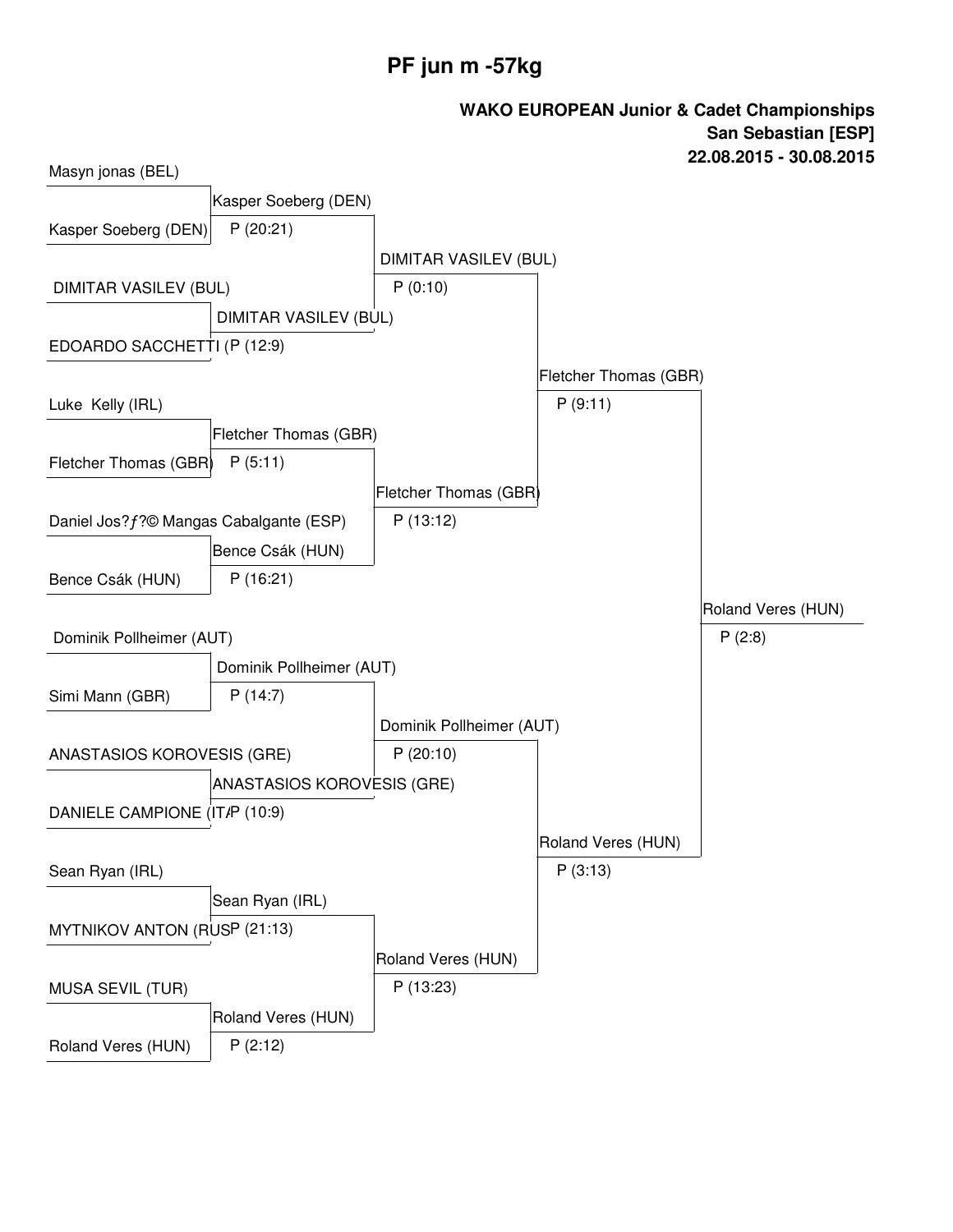#### **PF jun m -63kg**

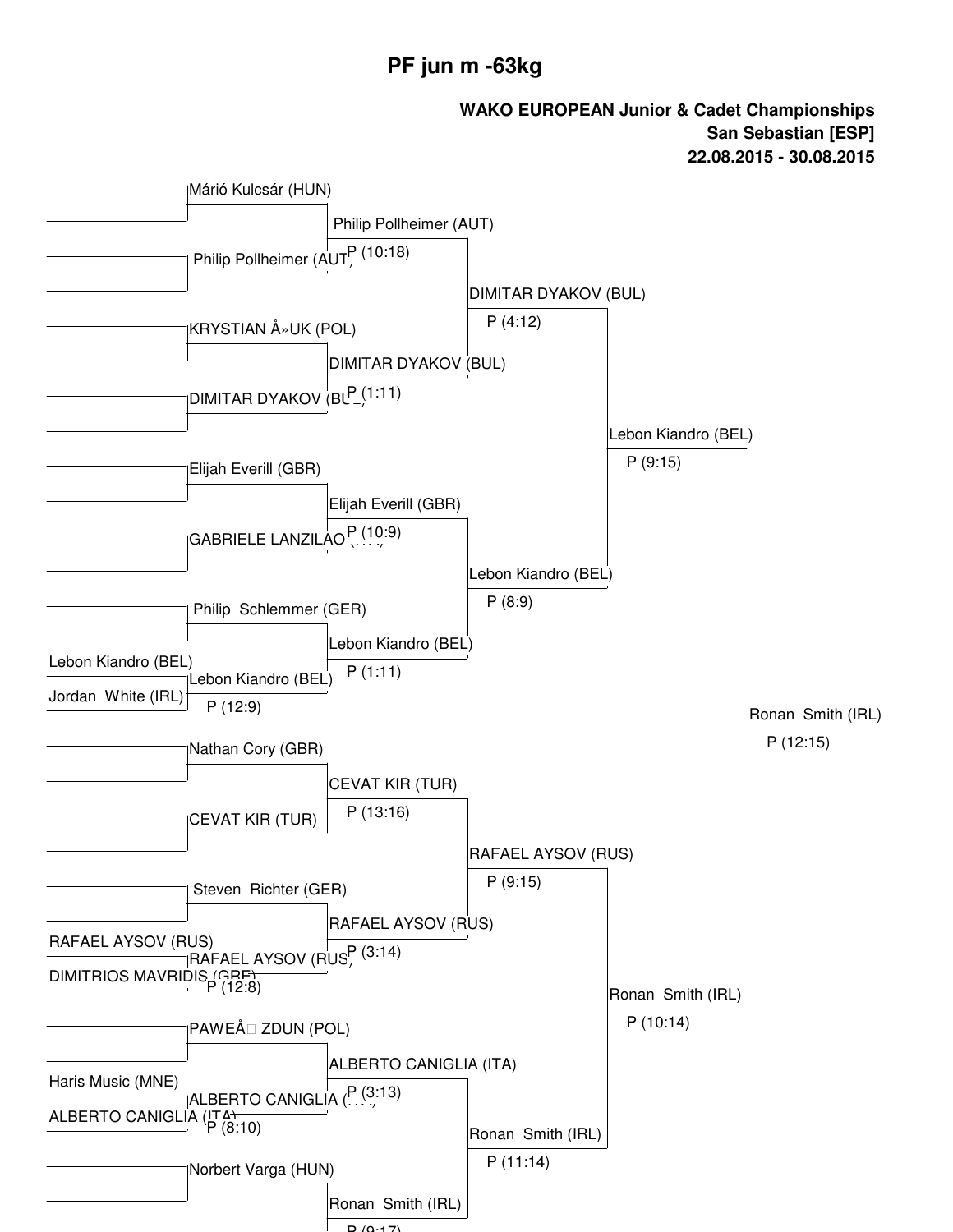# **PF jun m -69kg**

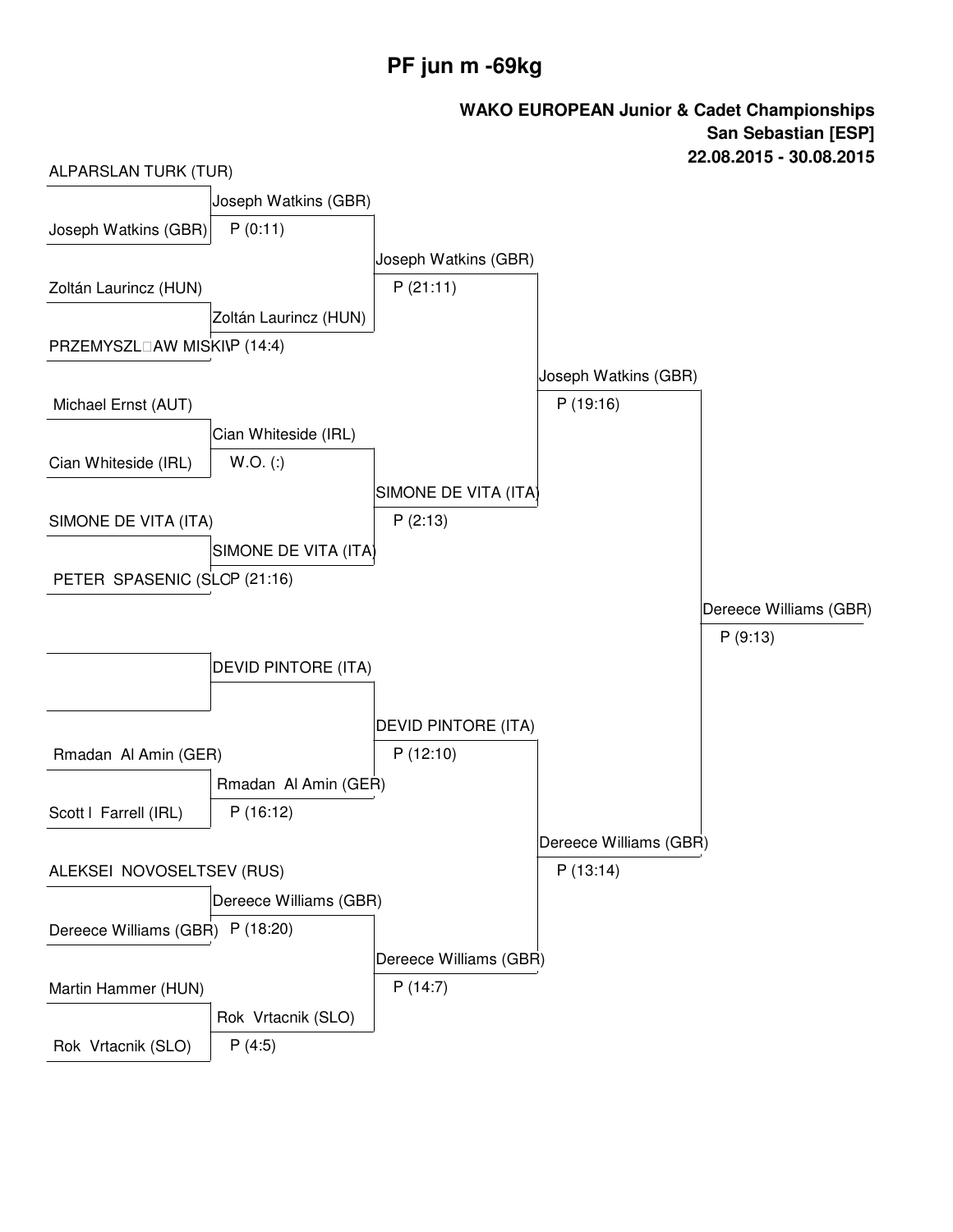#### **PF jun m -74kg**

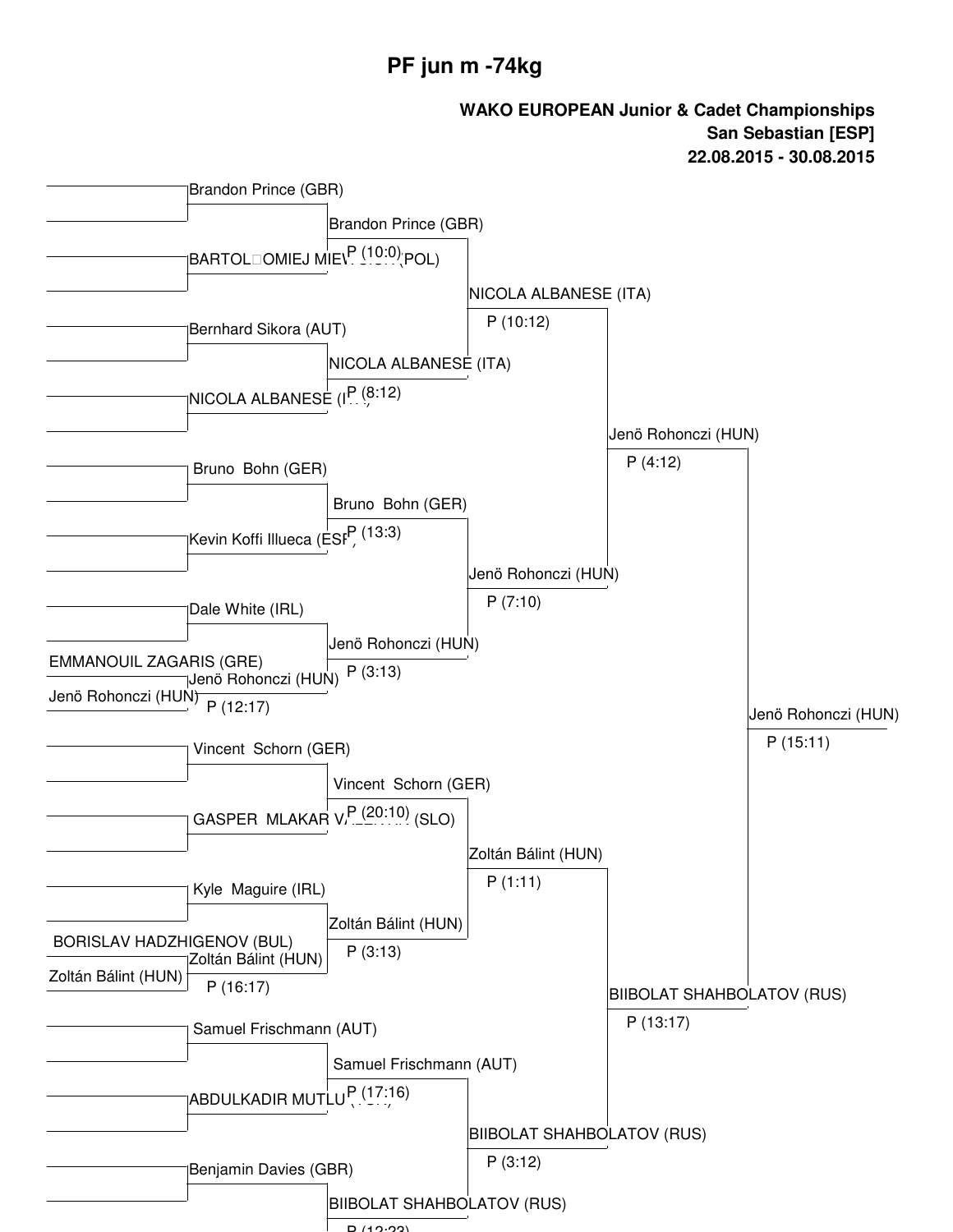# **PF jun m -79kg**

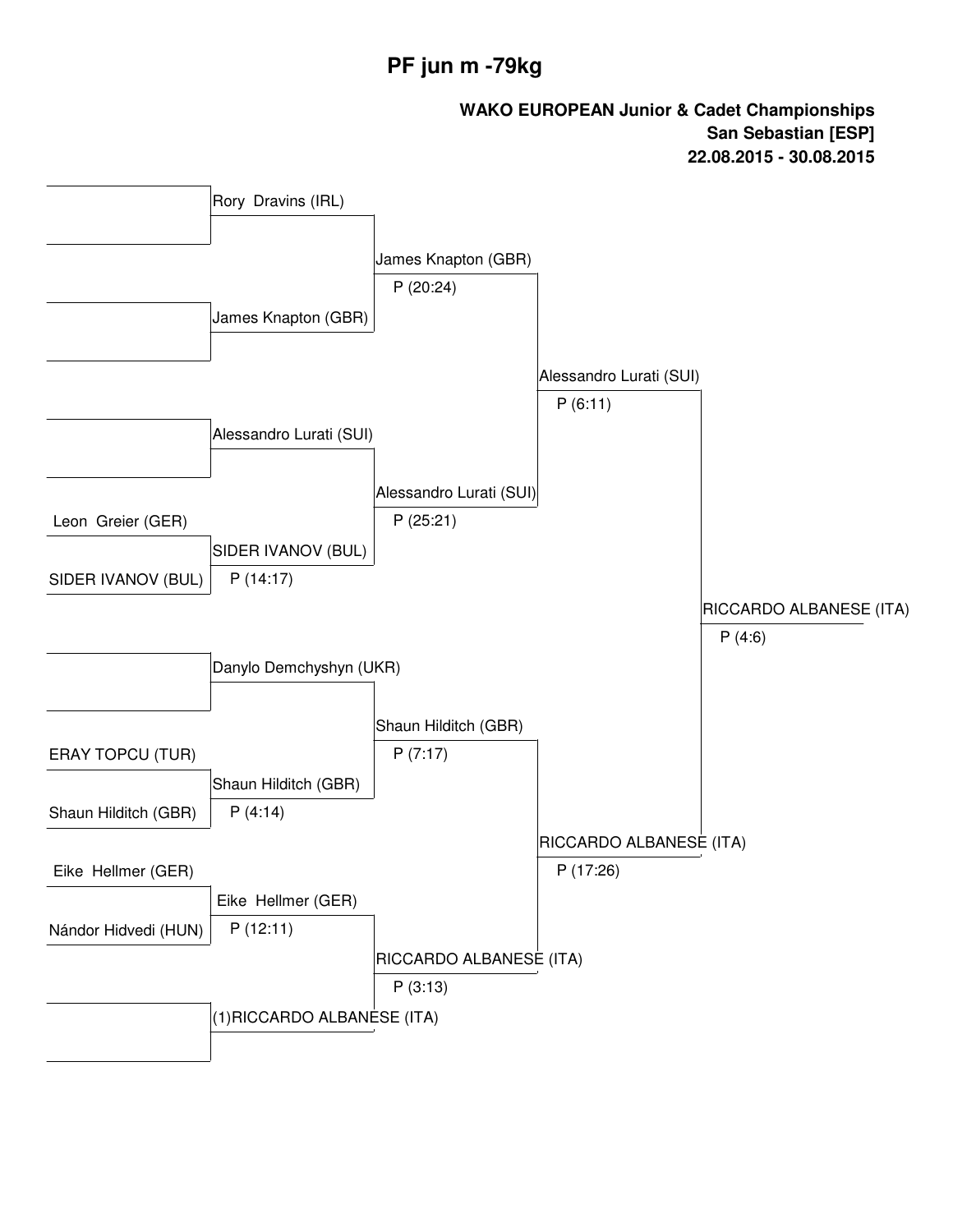# **PF jun m -84kg**

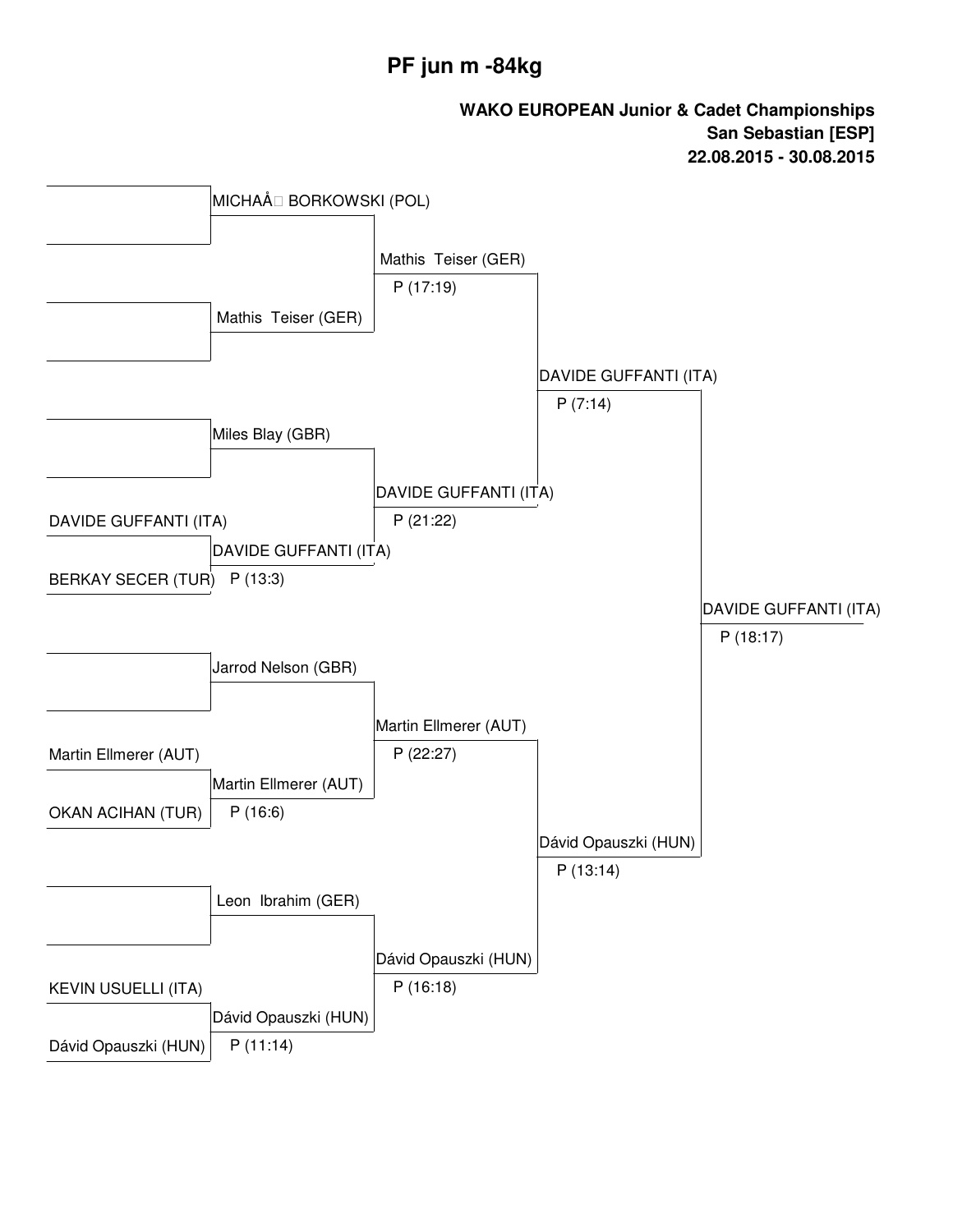# **PF jun m -89kg**

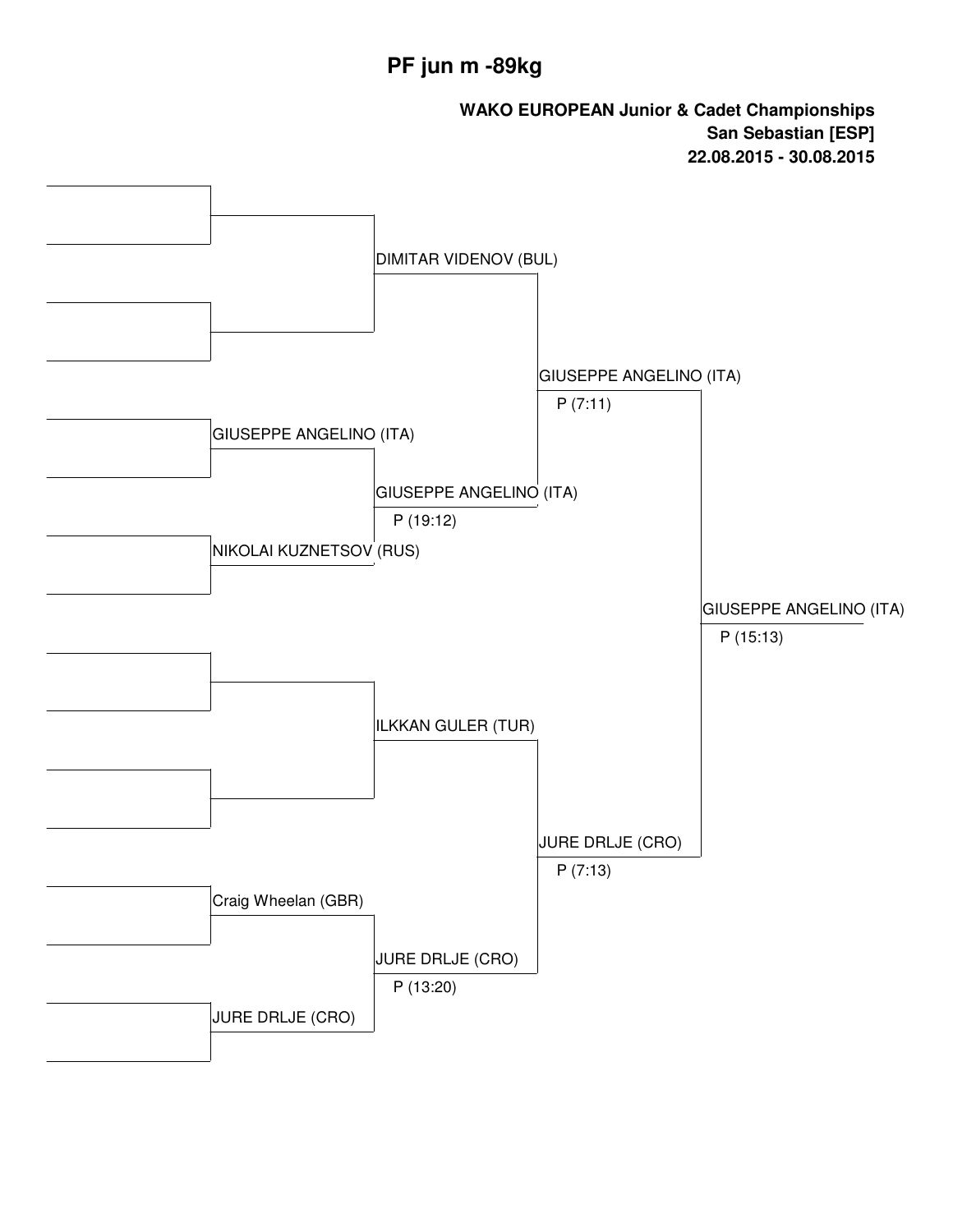# **PF jun m -94kg**

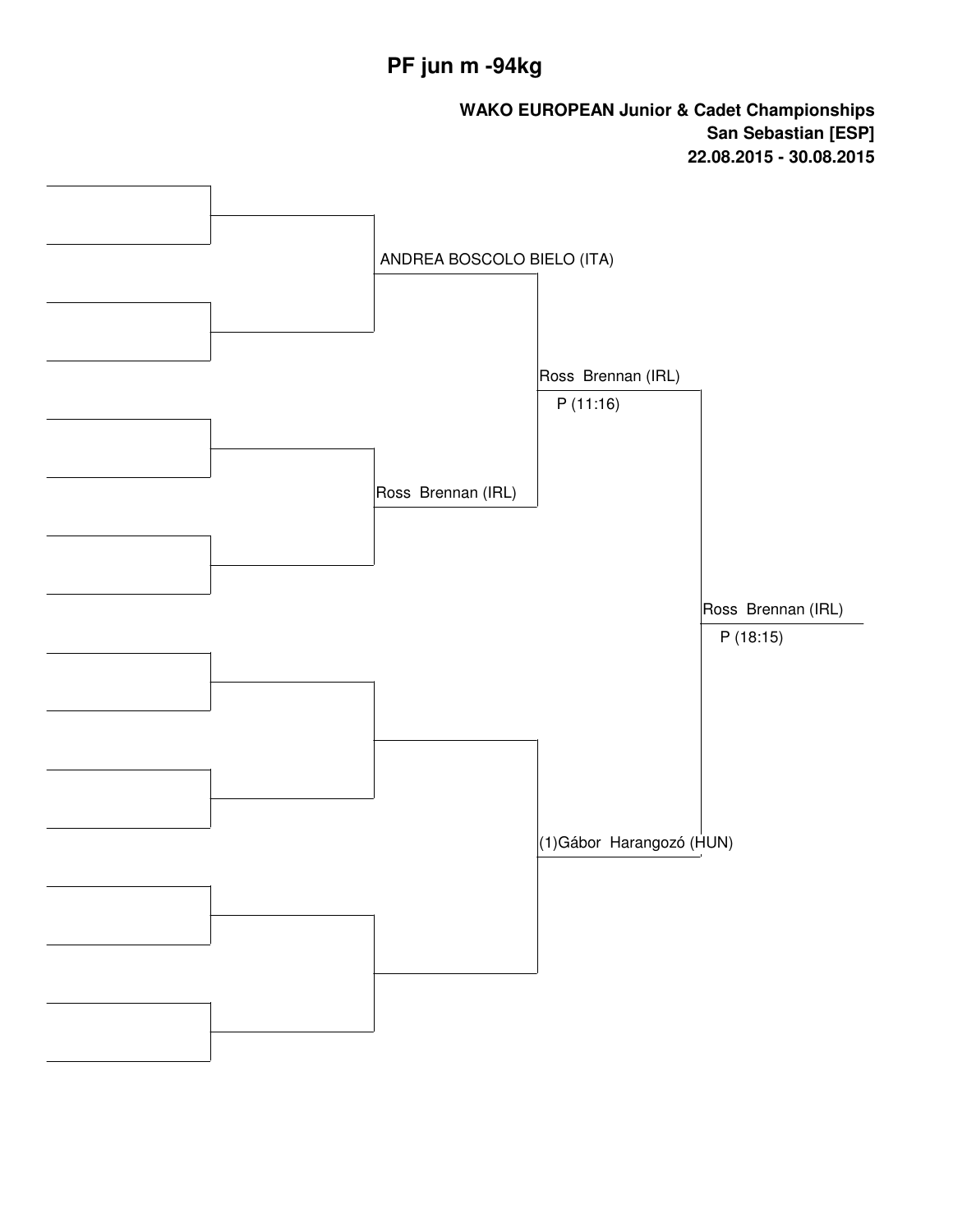# **PF jun m +94kg**

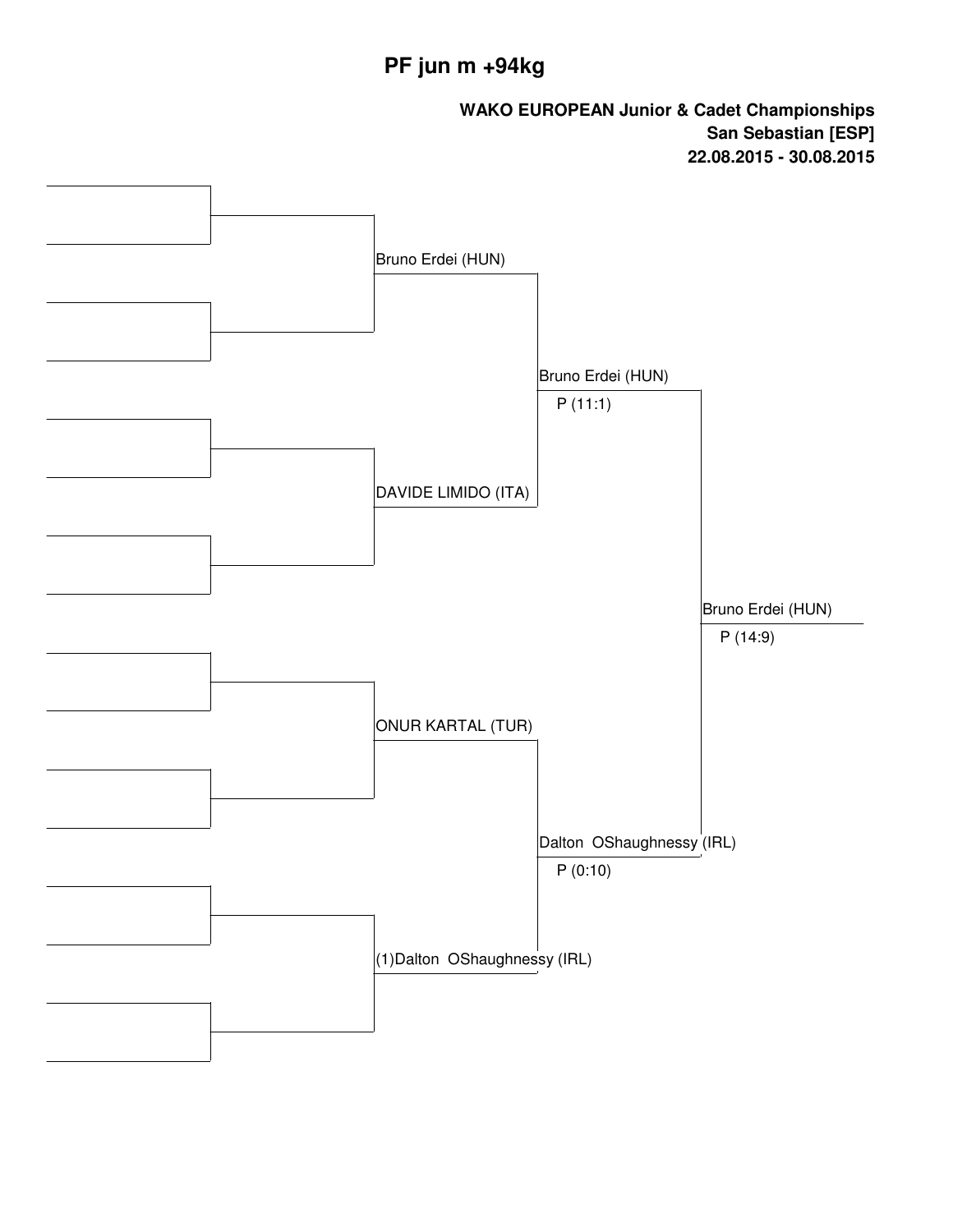# **PF jun f -50kg**

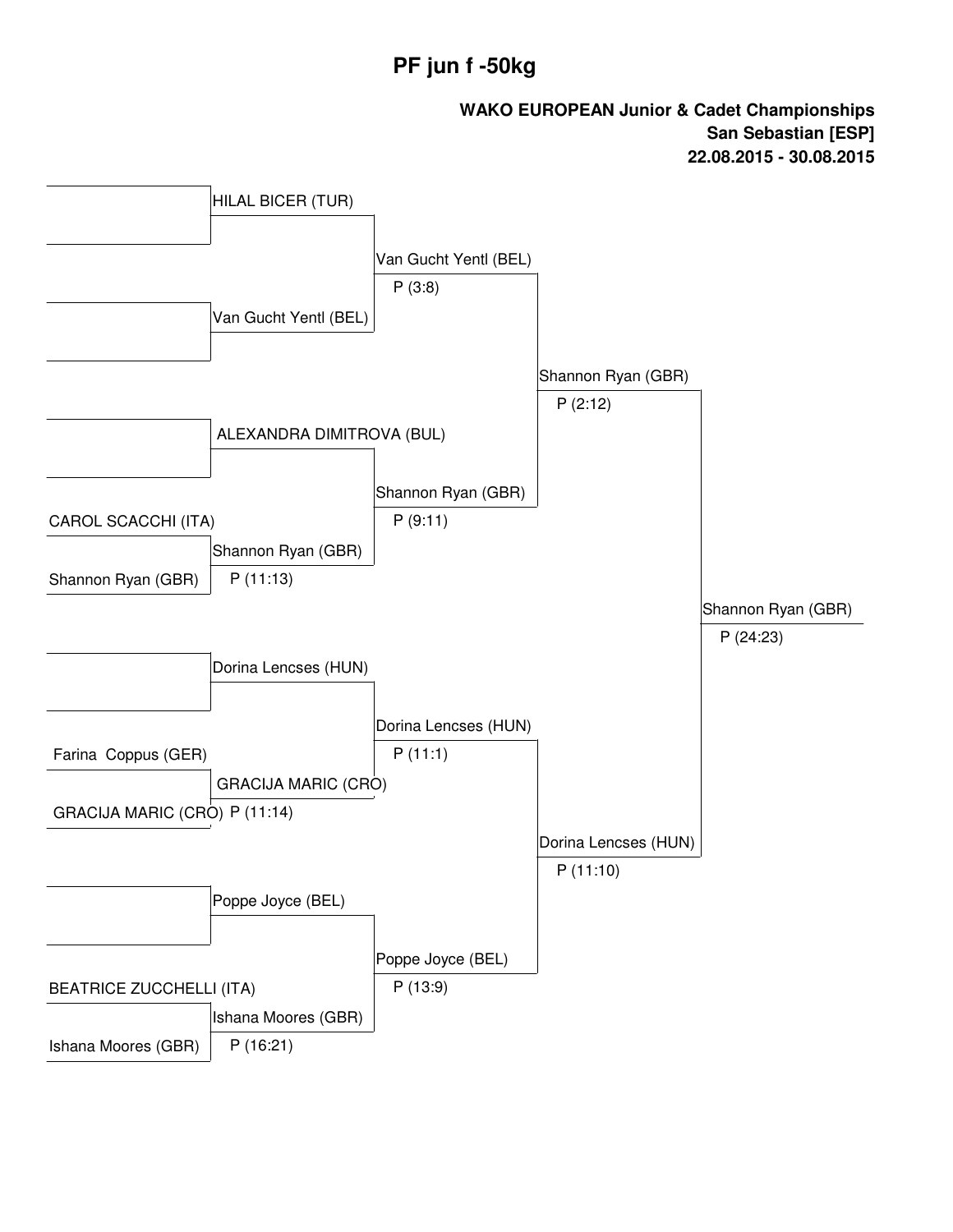# **PF jun f -55kg**

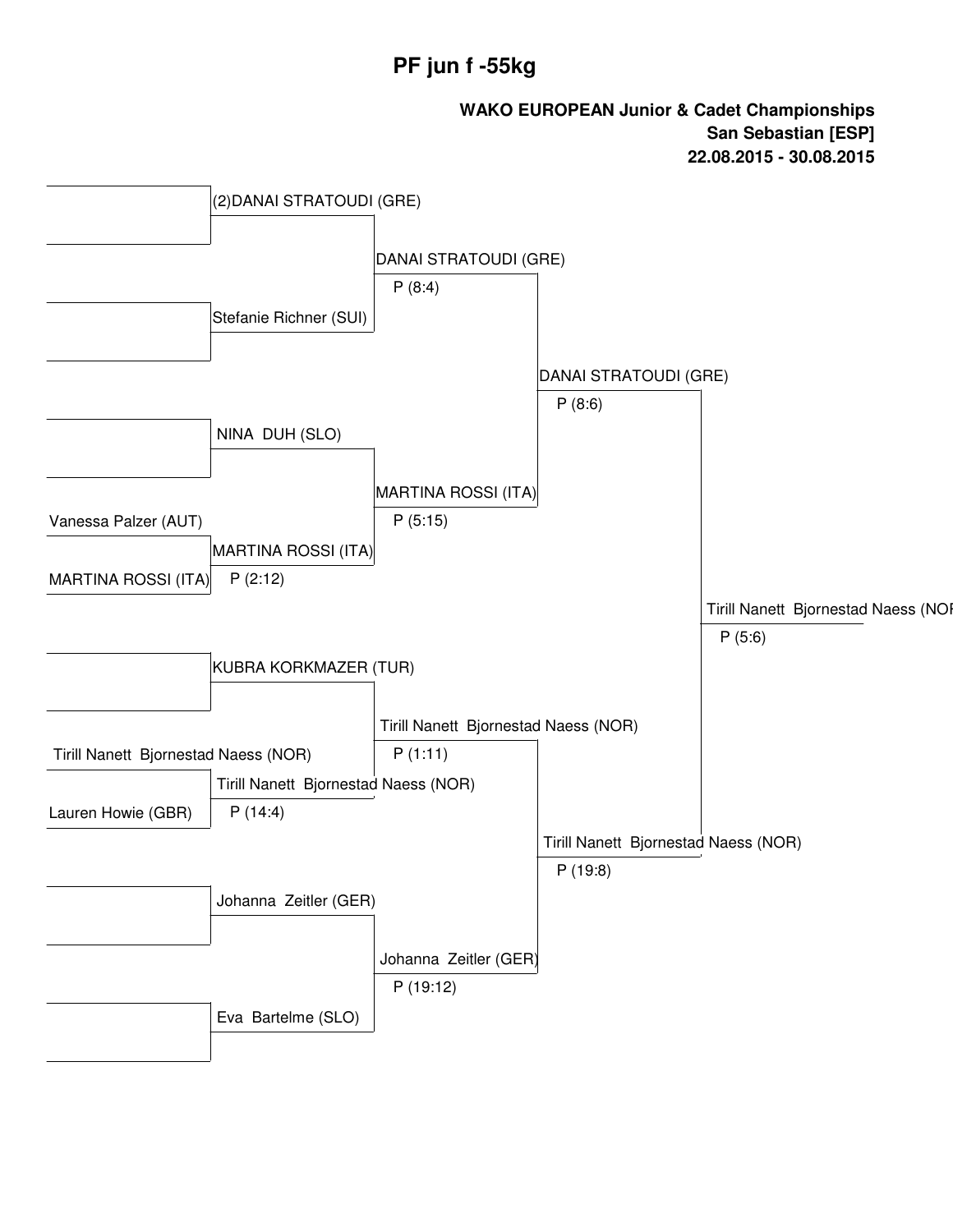# **PF jun f -60kg**

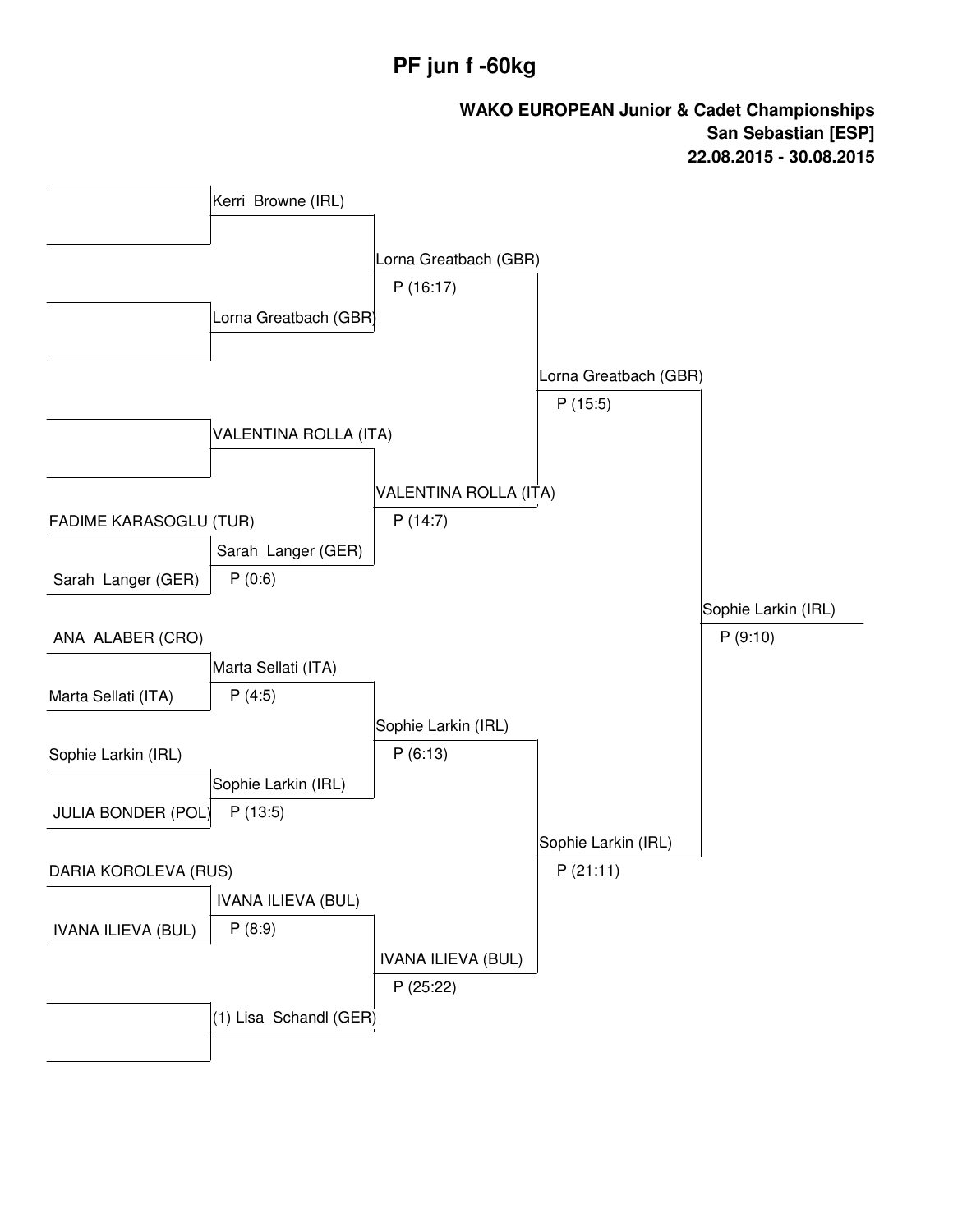# **PF jun f -65kg**

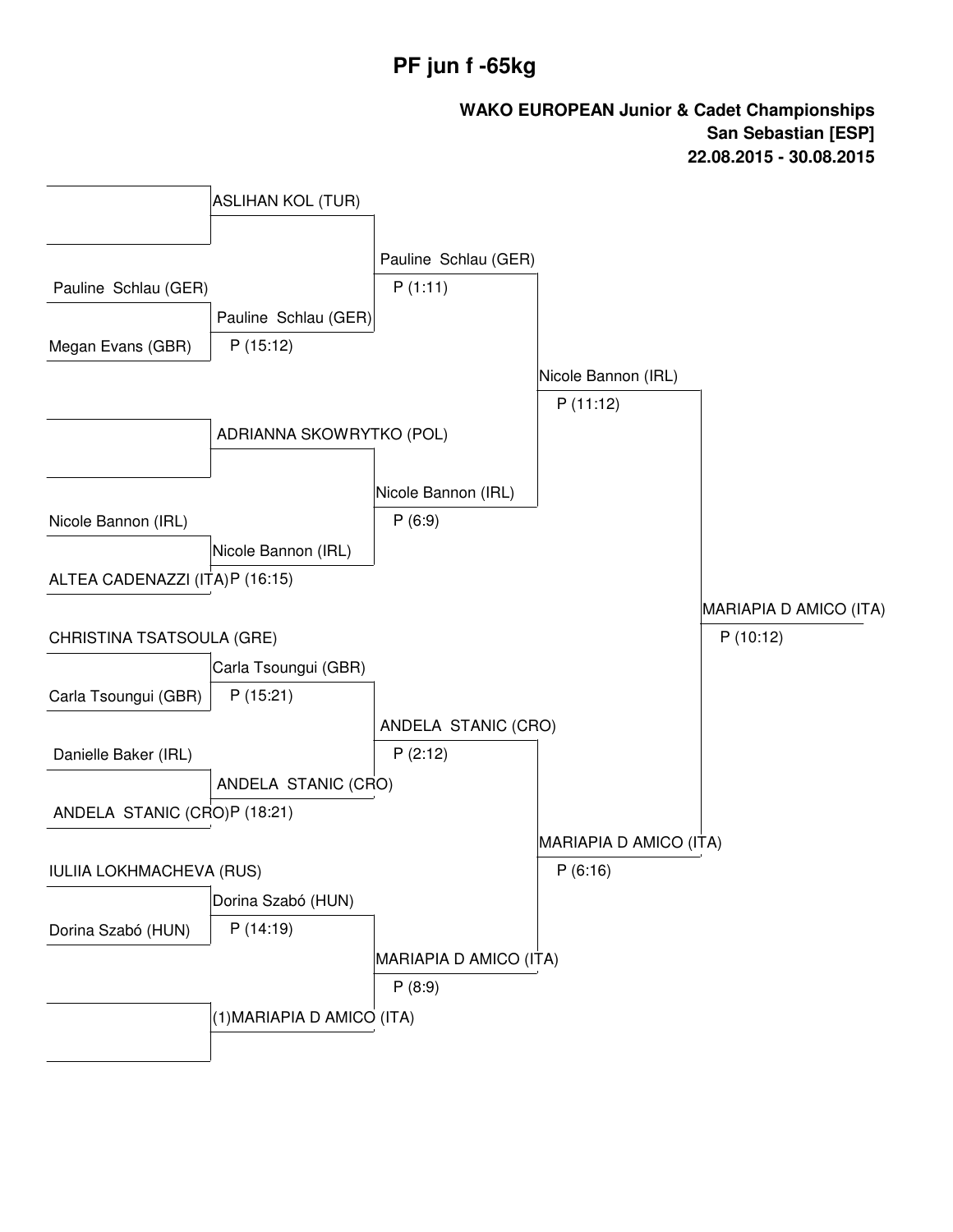# **PF jun f -70kg**

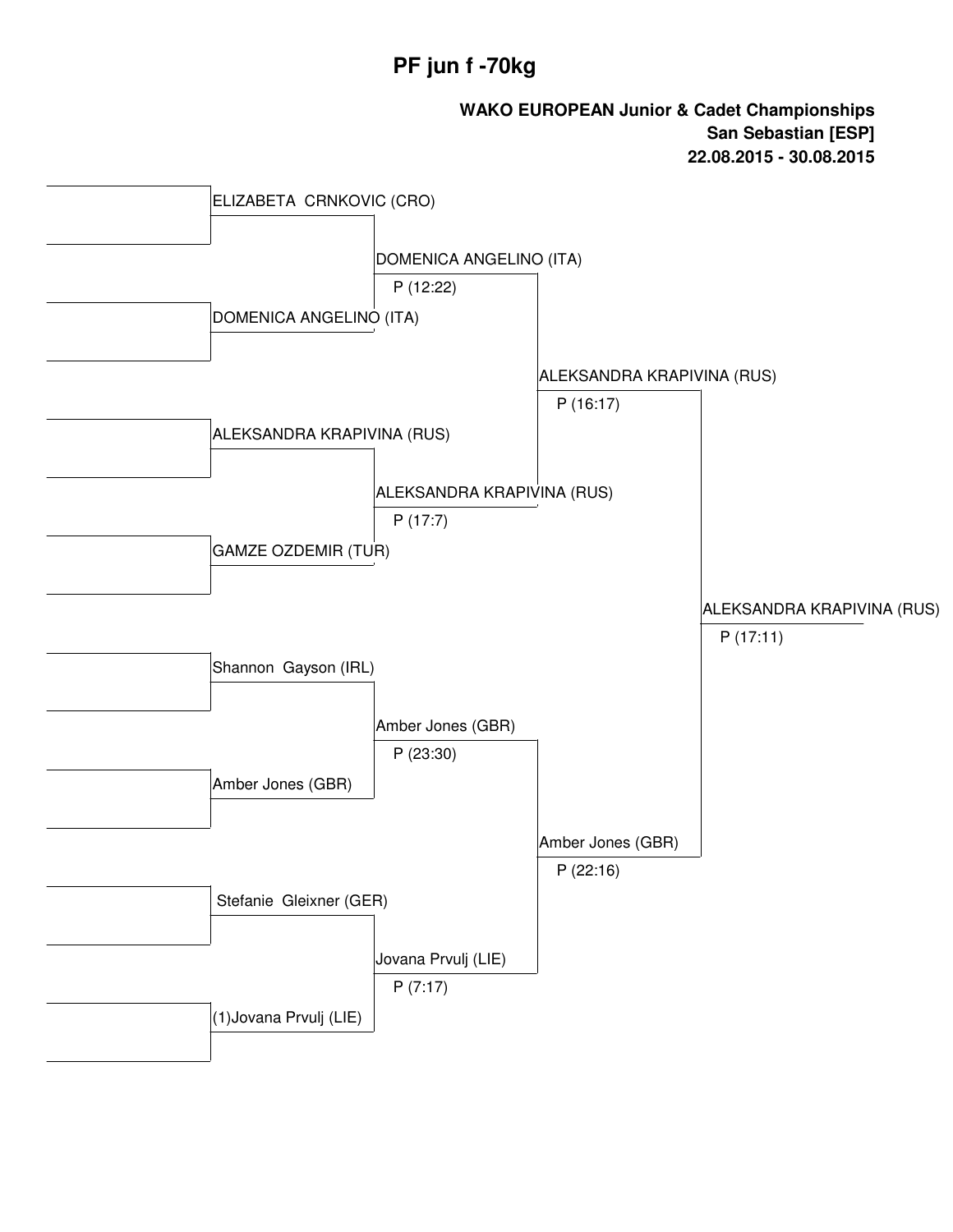## **PF jun f +70kg**